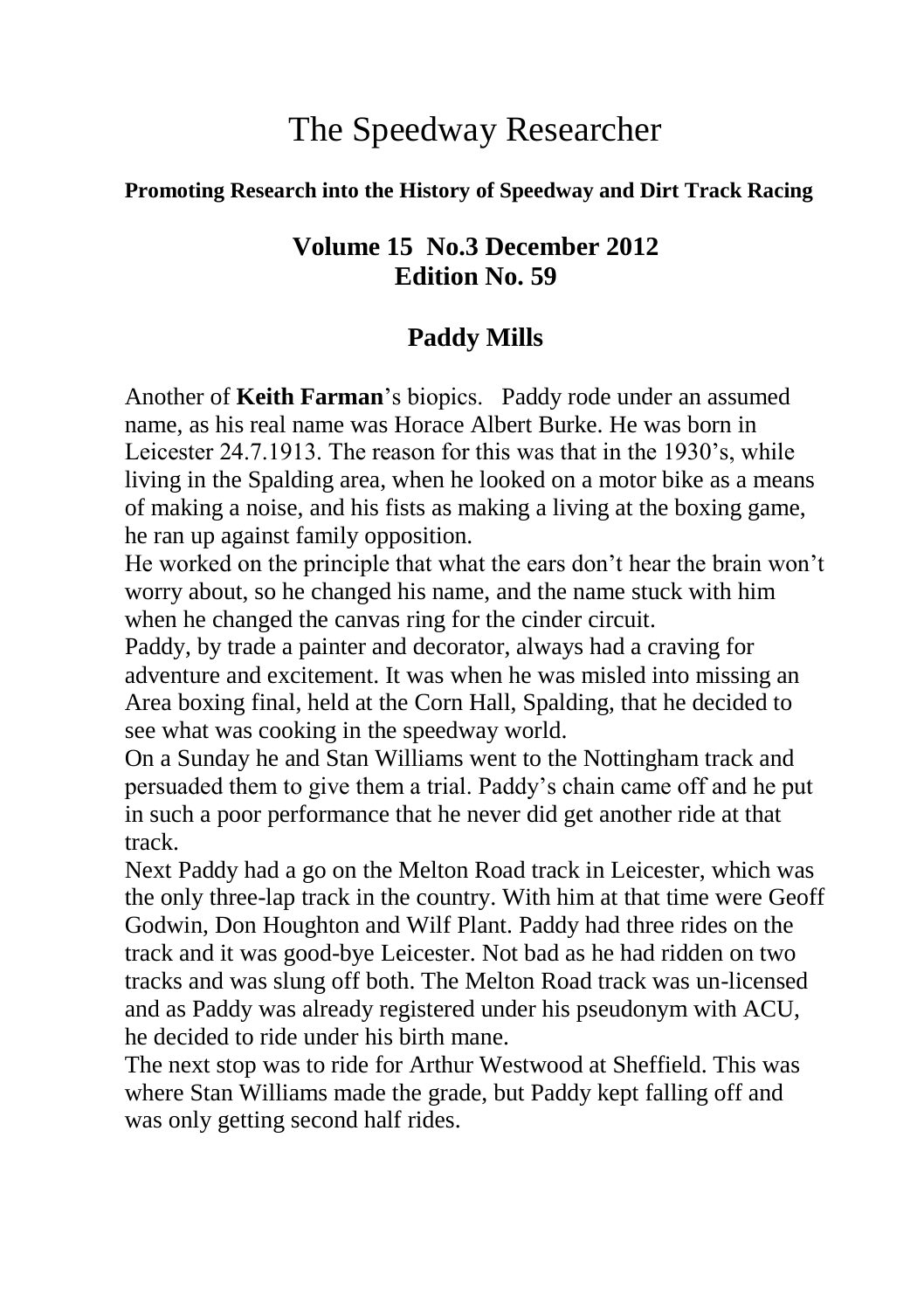In 1938 Bluey Wilkinson won the World Championship, he retired at the end of the season to take over running Sheffield in 1939. It was then that Paddy's fortunes started to change.

Bluey must have seen something in Paddy; maybe because they were both red heads, that Bluey took Paddy under his wing. The first thing Bluey did was to condemn the bike and loan him one of his own. It was then that Paddy started to fly. He did so well that he and Aussie Powell were chosen as reserves for the England team against the Dominions in the Second Division Test Match held at Sheffield.

Both the reserves' were brought into the meeting early and did excellent service, with Powell scoring 5 and Paddy 4 points in the 42-65 loss. Unfortunately, Paddy and Hart got mixed up in a horrible crash; happily both got away with just a bad staking.

On the  $27<sup>th</sup>$  May 1930 Paddy made his debut at Norwich for Sheffield, scoring 6 points in the first leg of the National Trophy, in which Norwich won 60-46. In the return at Sheffield, he upped his score to 12+3, helping his team to a 69-38 win.

In the League match at Norwich going into the last heat the score's were 38-39. Bronco Dixon of Sheffield took the lead at the first bend with Alan Smith of the Stars made a great effort, but could not catch Dixon and with Paddy in third the Stars had lost again to Sheffield. Paddy had only scored 3 points but his contribution had made the difference. Only one more match was held at the Firs in 1939 when the Stars beat Hackney 62-22 before war broke out.

During the war Paddy served in the RAF in the Commando Section. In 1945 he visited Buckingham Palace and came away with the British Empire Medal (Military Division). Paddy was demobilised the same year and met Frank Varey who gave him a big boost by selling him two bikes at half the price that he could have got from anyone else. With the pooling of riders after the war Dick Wise secured Paddy for Norwich. In 1946 he was the Stars third highest scorer. Paddy did even better in 1947, as he became the Stars top scorer with 210½ points. In 1948 the dashing Paddy, with 262 points was again the Stars top scorer. He was also considered to be the most popular rider in the Second Division that season.

Wilf Jay was the September challenger for the Second Division Match Race Championship. But he broke his leg and it was Paddy who took his place against Graham Warren, who was without doubt, the top rider in the Second Division that year.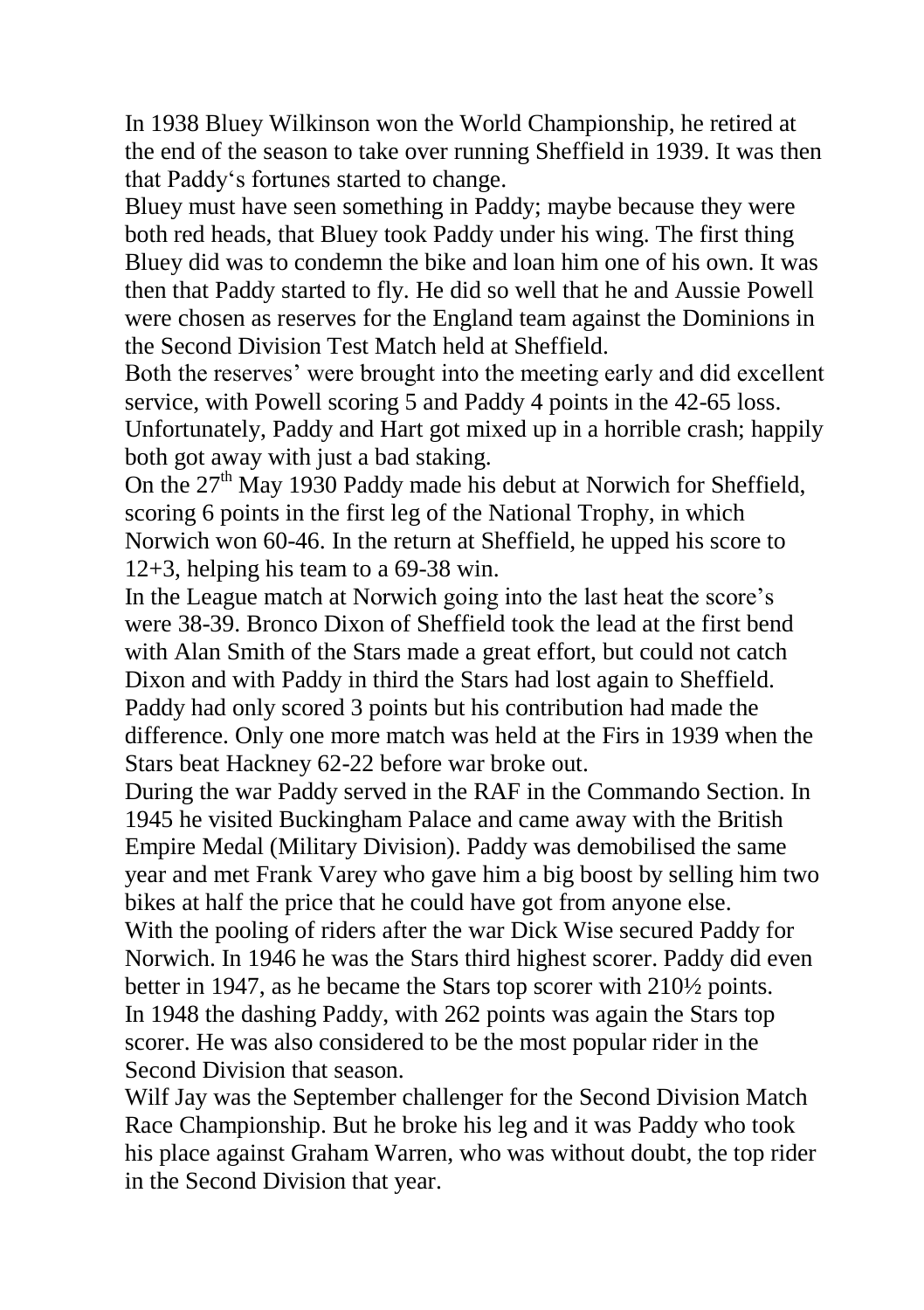In the first leg at Birmingham, Paddy made a gallant attempt to catch the Birmingham flyer. He cut down an early ten lengths lead to three lengths in the first race, and had accomplished roughly the same performance in the second race when engine trouble forced him to give up the struggle on the last lap. At Norwich Warren equalled Paddy's track record of 74-4 as he again won 2-0.

Paddy got on well with his teammate Sid Hipperson, and together with their wives would go out after the meetings at Norwich. Paddy lived in the Midlands, so he would stay the night at Sid's Norwich home on the Saturday night. Paddy returned the hospitality, as Sid would stop over with Paddy when the team rode in the Midlands.

Paddy always wore an old flying jacket with a hole in the elbow. Sid, who was a bit of a sharp dresser, got fed up with his pal, so he decided to give him two nice jackets. Paddy thanked Sid for them and he certainly looked extremely smart in them.

Several weeks later, Sid was at Paddy's and he noticed that Phil Day, who helped Paddy, had a nice jacket and it looked like the one he had given Paddy. Then another of Paddy's mates came along wearing the other jacket. Paddy was back in the flying jacket complete with the hole in the elbow.

Sid gave up trying to get Paddy to look smart after this and accepted that he would have to be seen in smart restaurants with his mate in his beloved old flying jacket.

Paddy had a great influence in the fortunes of Yarmouth Speedway, as in the winter of 1947-48 he, together with Sid Hipperson, and with some help from Paddy Hammond ran the Norwich Speedway Training School. The riders had to practice at the Firs and one night a week was shown how to look after a bike.

It was from these trainees that the bulk of the 1948 Yarmouth team was formed. Billy Bales, Reg Morgan, Bill Carruthers, Bert Rawlinson soon became stars in their own right, thanks to Paddy.

The Stenner's Annual published Ranking list in 1948 Paddy was fourth behind Graham Warren, Frank Hodgson, and Fred Tuck. 1949 he dropped a place with Billy Hole, Ken Le Breton Alan Hunt and his old mate from the early days, Stan Williams above him.

In 1949 Paddy was going like a train, as in the first eight League home matches at the Firs, he did not drop a point. He had never rode so well and his form was recognised by the Test Match sectors, as he was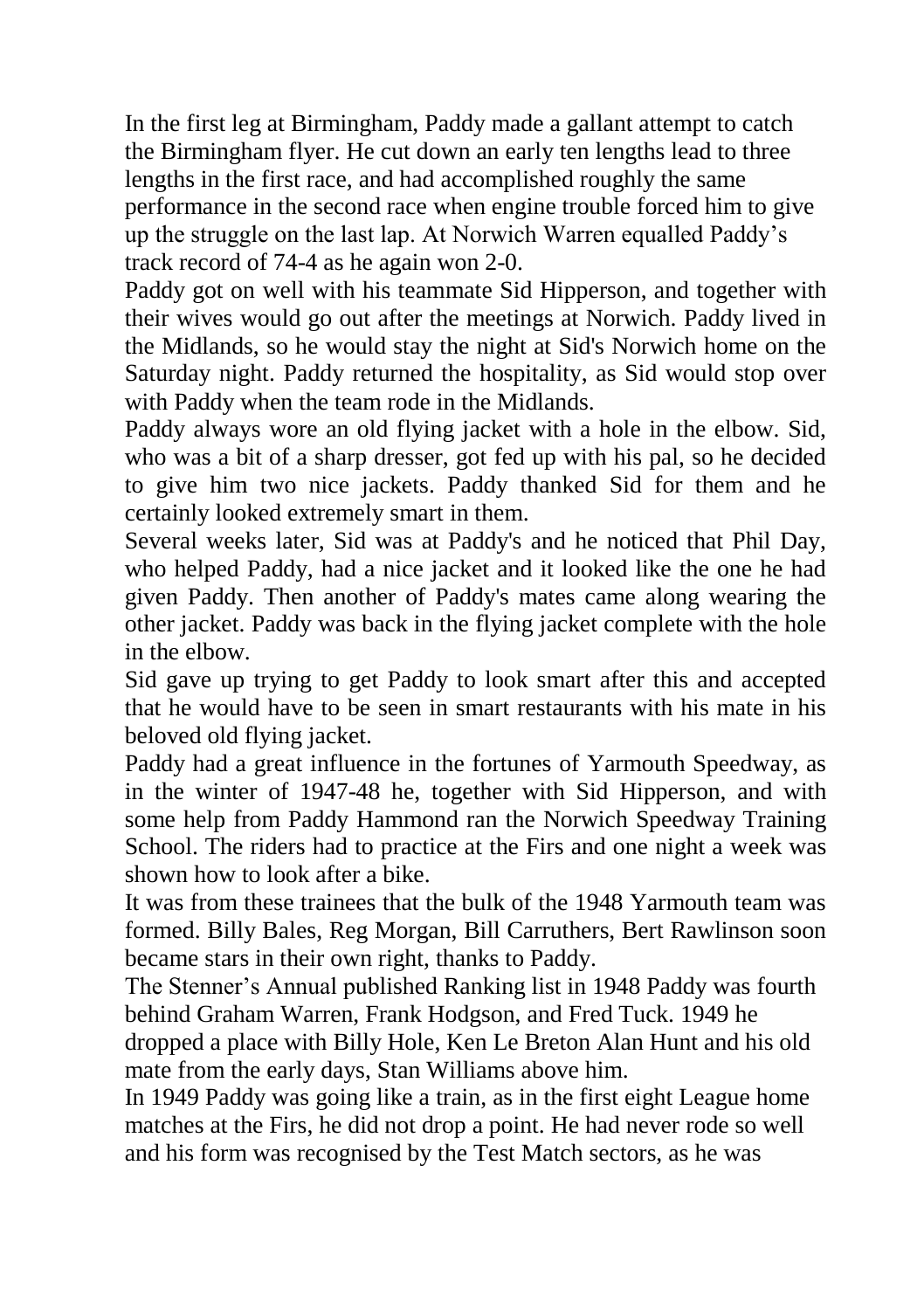chosen as reserve, for the Second Test against Australia, at Birmingham.

While riding for Norwich on the eve of the big meeting, at White City Glasgow (15.6.49), he was leading the race when his bike stopped. He was run into by an opponent and flung into the safety fence with such force that he fractured his skull in three places, broke his right leg and injured his face and eardrums. Many thought that it would end his career, but he was back before the end of the season.

Bob Leverenz was his partner in that race and he later told me, "That it was the worse crash he had ever seen and was sure that Paddy had 'bought it', how he survived that I do not know". "But after that Paddy was never so good again"

Norwich had won the Second Division Championship two years in succession 1950-51 were promoted to Division 1 in 1952. They did not fare too well and neither did Paddy, as he was injured during the first League match on the  $19<sup>th</sup>$  April, resumed racing on the  $19<sup>th</sup>$  June. Again injured on  $28<sup>th</sup>$  June, he resumed on the  $10<sup>th</sup>$  July. These injuries cost reduced his appearances to 17 league matches and this restricted his scoring to just 42 points.

For so long Paddy had been a top scoring stalwart for the Stars but in 1953 he was limited to second half rides. Paddy had been a magnificent servant to Norwich since 1946 and had, on more than one occasion, been riding well before time after a crash, having discharged himself from hospital bed to do so.

He was, however, loaned out to Stoke in 1953 scoring just 10 points from 6 matches.

Paddy did make a short-lived comeback in the early 60's as he had a few second half rides.

One thing that Paddy did was his victory roll. He would not go straight into the pits, as he would turn round, and then come back into the pits.

# **Breaking New Ground**

**Keith Farman** may not be with us in the flesh but he left a few gems in his archives. This is yet another of them which is well worth publishing.

Early in the 1929 English season, speedway promoter James Baxter and Australian rider Frank Arthur arranged a speedway match at the West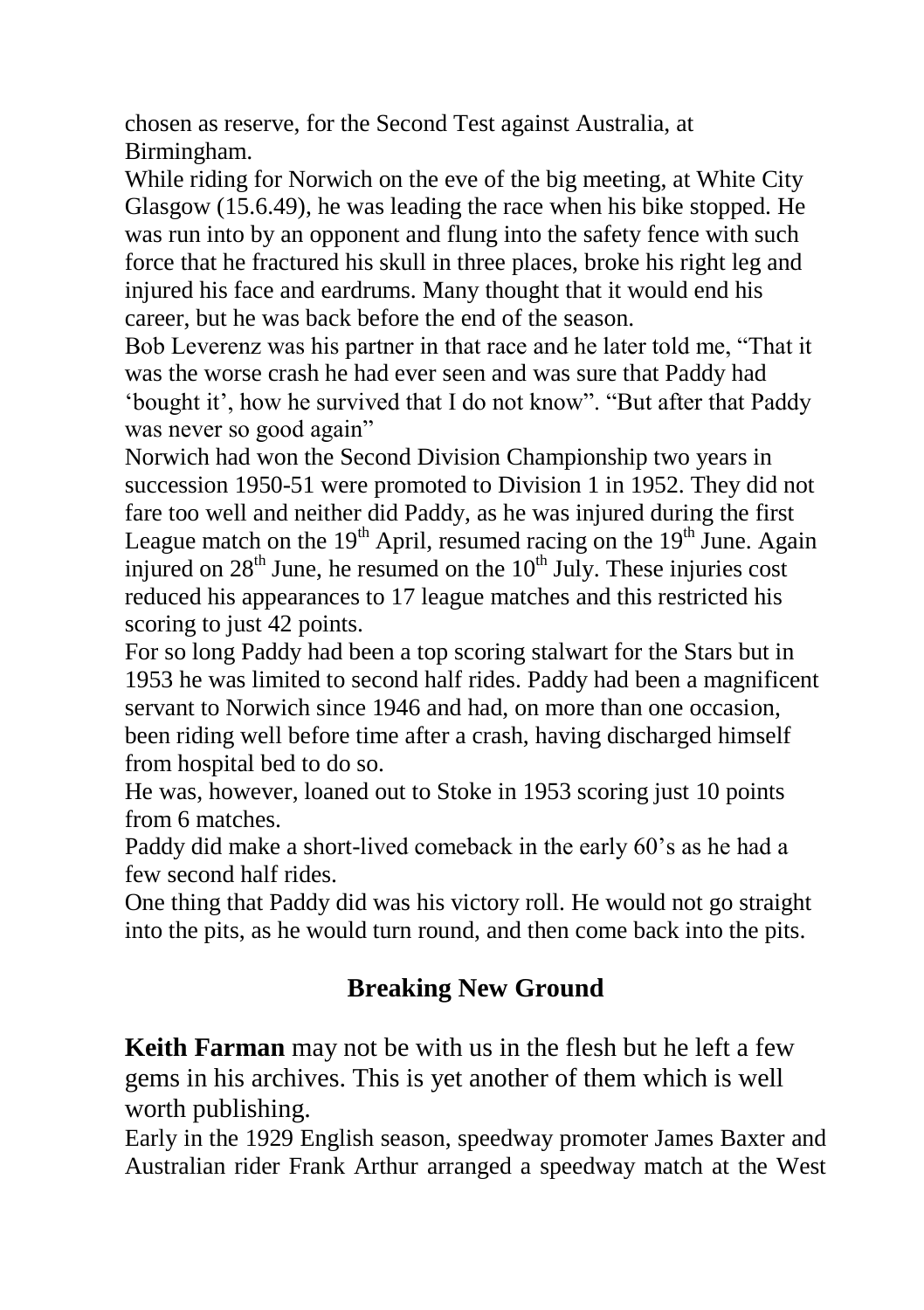Ham track in London between teams representing England and Australia. This clash, which created immense public interest, resulted in an easy win for the Australian team. Further similar matches, which also proved very popular, were staged on various English tracks that season.

Baxter and Arthur conceived the idea of sending an England team to Australia at the conclusion of the 1929 English season. For a number of reasons the trip didn't take place. The following year in England, Speedway Test Matches, which were officially sanctioned by the country's controlling body, commenced between Australia and England.

Frank Arthur hadn't given up on the idea of organising a tour of Australia by an England team. In this endeavour he found an ally in Johnnie Hoskins. Try as they might, the pair found the merits of financing such a business venture well nigh impossible to sell to the financial heads in England. Only one wealthy Londoner had agreed to provide some backing. It was during the 1932 English season that Hoskins pronounced, "That's enough! The boys and I will put up the rest".

At the end of October 1932, the first England touring team to travel to Australia set sail aboard the P. & O. liner Bendigo. The controlling company, British-Australian Speedways, Ltd., ended up with five directors - J. S. (Johnnie) Hoskins, Frank Arthur, John G. (Jack) Ormston, John (Jack) Parker, and businessman C. Beardmore.

The principals of the company planned the Australian tour around two separate competitions. The first would be a series of international matches between Australia and England. The second would be a number of World Championship meetings.

"The following team of English riders is coming with me on the Bendigo, leaving here on October 28: - Jack Parker will captain and manage the English team. He has captained nearly every test team here and is one of the best riders in the world. Jack Ormston, who visited Australia a few seasons ago and raced at Adelaide, and who is captain of our famous Wembley team, is next. Others are: George Greenwood, one of Wembley's most brilliant riders and recent captain of the Leeds team; Harry Whitfield, winner of three 100 pound championships in one week, and member of the Wembley team since the commencement. He is making this a honeymoon trip. Phil Bishop, captain of the High Beech team, and one of the most reckless of all the riders. He has with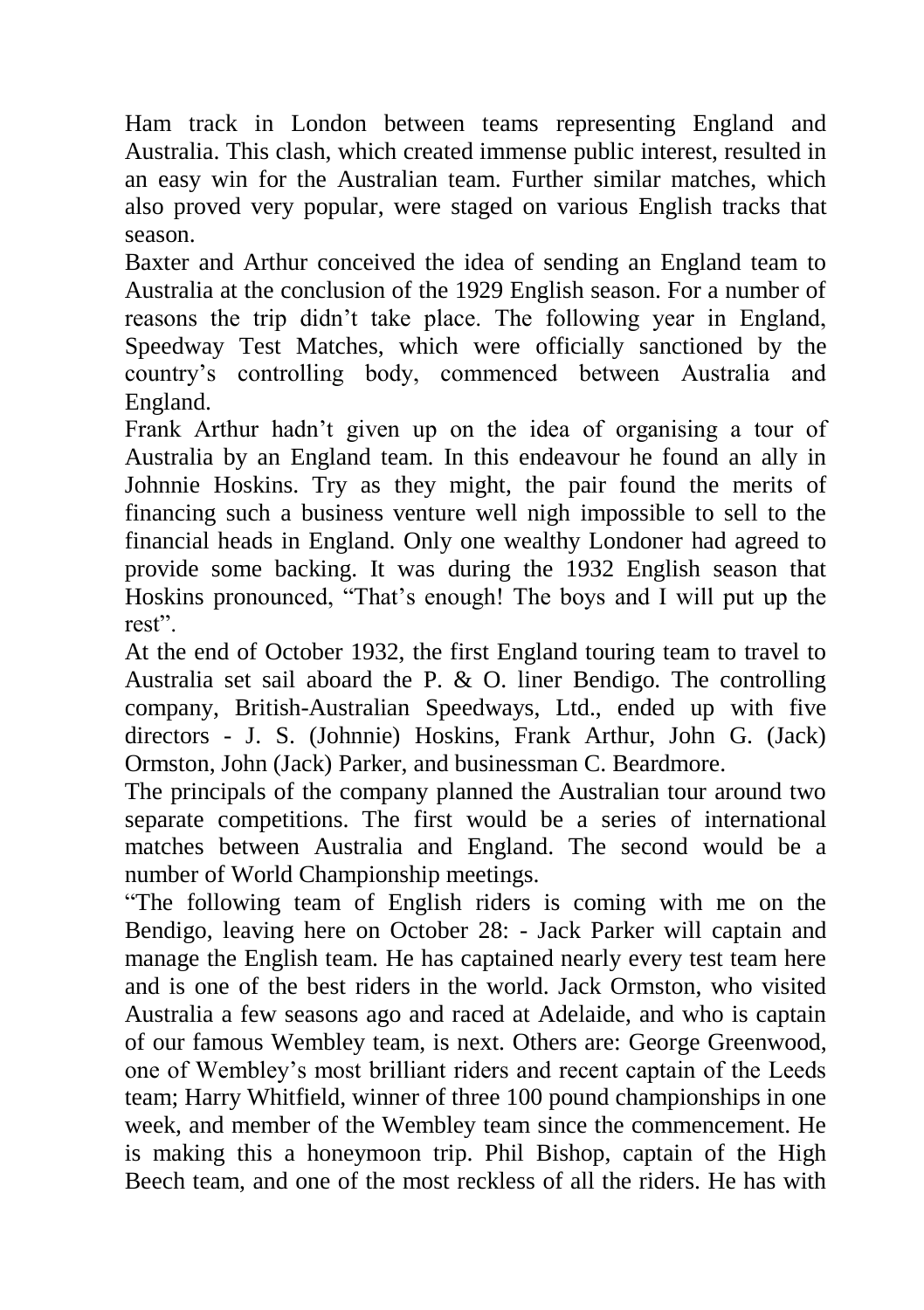him his teammate, Wally Lloyd, the smallest rider on the tracks, and extremely popular with all crowds. Gordon Byers, the youngest English rider to gain test match honours, is an absolutely fearless Yorkshire boy, and a big point scorer for Wembley. Bill Clibbett, captain of the Plymouth team and a dashing rider, is one of the most consistent riders of the team and a good trier. Norman Evans, of the Wembley team, visited New Zealand a couple of seasons ago, and is noted for his peculiar style of riding and his fast motors.

"Little Ian Hoskins, the well known mascot of the Wembley team, is also coming with his miniature motor. Ian is now eight years old and made his debut at Wembley on his sixth birthday. He is almost as popular as the captain of the team.

"These English lads have been chosen by Jack Parker and myself in preference to others with slightly more experience, as being riders who will give a good account of themselves in Australia. Seven of them are test match riders and, on their recent form, the others are qualified as among the best in the country.

"Each rider will have two of the latest motors, a plentiful supply of spares, and special fuel. One or two are bringing a spare engine as well, so that there should be absolutely neck and neck racing all the way.

"Among the Australian boys are such great internationals as Frank Arthur, who is to captain the Australian side (at least at Perth); Vic Huxley, probably the world's greatest small-track rider; Lionel Van Praag, the dogged Sydney crack; Jack Chapman, the champion of Adelaide; Stan Catlett, the well-known West Australian; Dicky Smythe, of Brisbane; Steve Langton, the brilliant Toowoomba boy, who has made a great name this year; and Bluey Wilkinson, of Bathurst, than whom there is not a more popular rider on the speedways of England, France and Germany. Dicky Case and Max Grosskreutz may also come. In fact, every Australian and English rider of note, with only about four exceptions in the English side, will be in Australia this season."

In this communication, Hoskins didn't mention one other member of the England touring party – "Chun" Moore. On a later occasion in Australia, Hoskins named the four English riders he alluded to in the last sentence of his letter as being Ginger Lees, Eric Langton, Tom Farndon and Colin Watson. On the first Sunday the Bendigo was at sea, the ever-observant Johnnie Hoskins became aware that there wasn't a Chaplain on board the ship. He noticed that the Sunday Service consisted of just an impromptu gathering of about a dozen worshippers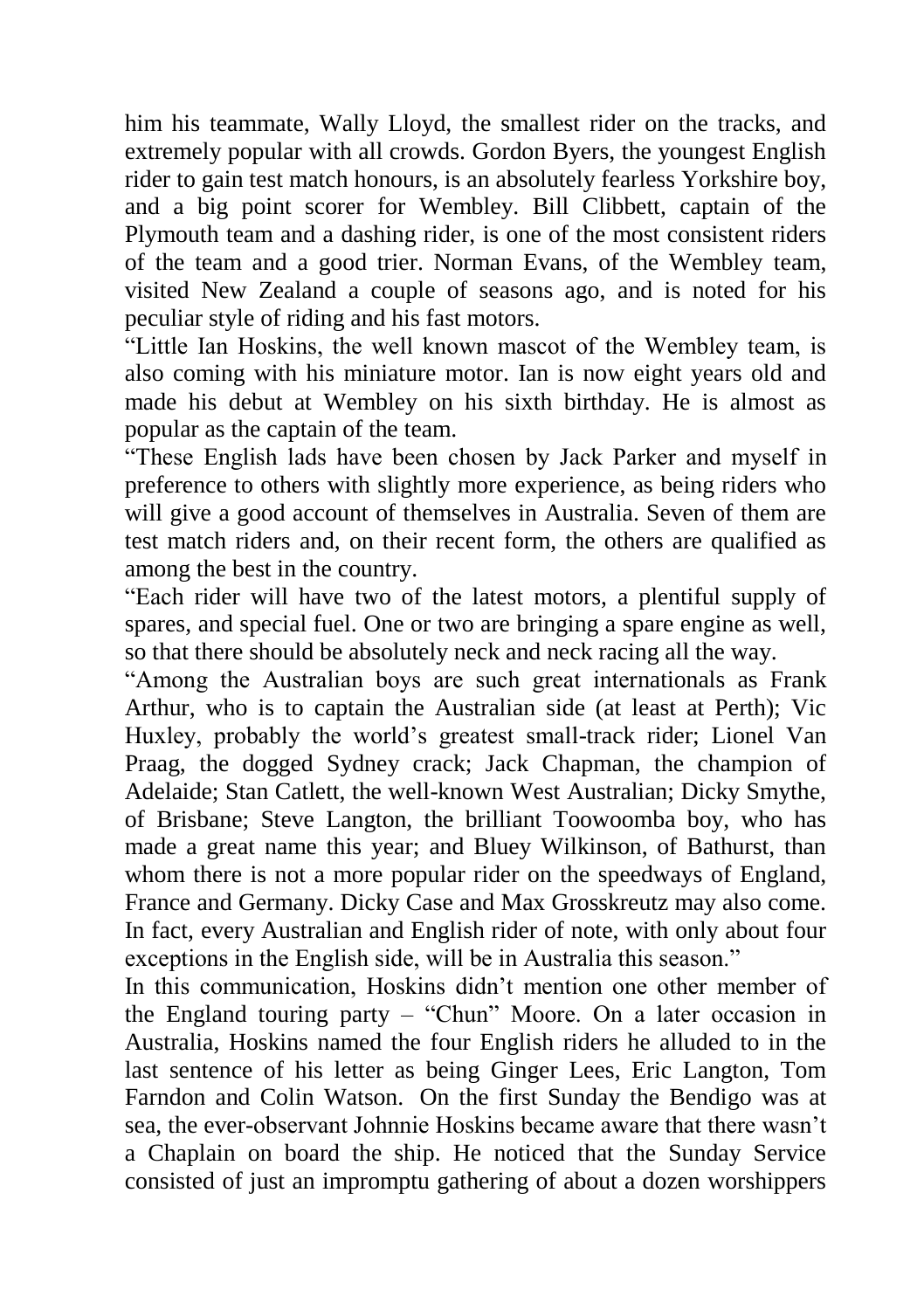in the ship's lounge. A week's planning by Hoskins resulted in a more formal arrangement the following Sunday. Here is how Jack Parker remembered the second Sunday at sea: -" 'Roarin John' read the lesson and led the hymn-singing. Before long he had the lounge packed to overflowing, and although I am perfectly certain he was quite sincere in his actions, I am also convinced that the beams of satisfaction with which he gazed around had something to do with the thought that once again he had drawn a record crowd."

Before the Bendigo arrived at Fremantle in Western Australia, the Auto Cycle Council of Australia received a cable from the Auto Cycle Union in London concerning the upcoming visit to Australia by the English riders. The November 10 missive from the London authorities strictly forbade the staging in Australia that season of official Test matches which involved an England team comprised of riders from Hoskins' party. Not only were the Australian authorities forbidden from using the term "official Test matches" but they were also forbidden from using the term "test match". Hoskins said that he and the other members of the touring group became aware of this stance taken by the Auto Cycle Union just a few hours prior to the Bendigo's departure from London.

 The Bendigo docked at Fremantle on November 28th at 5.40 a.m. Mr. Wal Murphy, secretary of the Auto Cycle Council of Australia, had made the trip to Western Australia from his home in Adelaide to head the welcoming party which was on hand to meet the overseas visitors. Local motorcyclists and speedway fans were also present. Never short of a word for the Press, Hoskins expressed his disappointment at the stance taken by the English authorities in respect to the staging of official Test matches in Australia that season.

"He has designed racing engines and frames, and raced his own designs. At the age of 20 he was on the experimental staff of one of the largest motorcycle-manufacturing firms in the world, and had 20 men under him. He left a 500 pounds a year position to take up speedway racing."

The feature event of the first meeting of the tour at Claremont on December 3 was a 100 pounds World Championship contest. Hoskins had secured a deal with the company, which had the promotion rights at Claremont that season, Westralian Speedways, Ltd, for use of the track. The format devised for the world championship event was somewhat unusual in that, during the 15 heats, English riders met only their fellow countrymen, as did the Australians. Fields of English riders and Australian riders contested alternate heats. The final was to be a match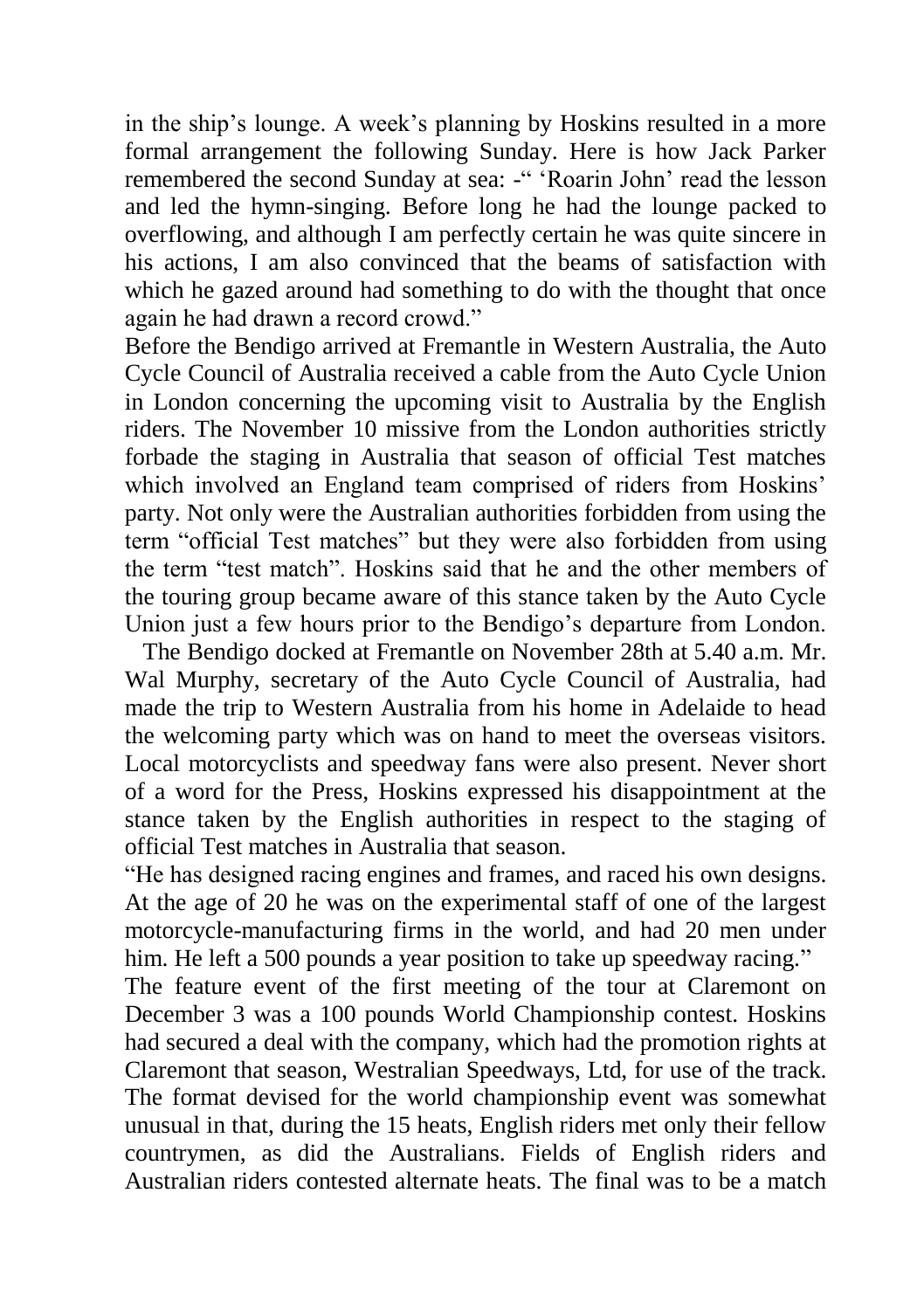race between Australia's highest point scorer in the heats and England's highest scorer. The winner was to receive 75 pounds from the purse and the runner-up 25 pounds. English riders were to contest 8 of the heats and the Australians 7. The Australian riders competing were Frank Arthur, Lionel Van Praag, Bluey Wilkinson, Stan Catlett, Steve Langton, Max Grosskreutz, Jack Chapman, Dick Smythe and Syd Parsons.

An added attraction on the night was a programmed match race between Jack Parker and Frank Arthur. The purse of 25 pounds went to the winner. An additional 25 pounds was on offer for the winning rider should his overall race speed exceed 60 miles per hour.

Not a lot had changed at the Claremont venue since Johnnie Hoskins had last been in control there during the 1927-28 season. The fence surrounding the site was still in a poor state. In order to prevent people from climbing over it during the 1927/28 season, Hoskins had employed ex-prize-fighters to patrol the grounds to deal with anyone who tried to gain admission without paying.

"It (the Claremont track) is big – about  $2\frac{1}{2}$  laps to the mile – and the fence happened to be in rather a dilapidated condition. In order to prevent the crowd from climbing over at will it was necessary to employ ten husky stockmen on horseback. As a local youth got halfway over, our stockmen would gallop up and, being artists with their long whips, would belabour the culprits very neatly and pass on for more victims."

Johnnie Hoskins outdid himself with the presentation of the December 3 programme. Just as he had done when he previously promoted at the venue, he had all the riders wearing variously coloured jackets. The following is from my meeting report: -

 " Nineteen riders in coloured leather jackets careering round the Claremont track at great speed formed an unforgettable spectacle on Saturday night as the international riders brought from England by Mr. John S. Hoskins, managing director of British-Australian Speedways, Ltd., made their debut to a crowd of fully 12,000 people.

"Led by little Ian Hoskins, mounted on a miniature dirt track machine, the English and Australian riders circled the track in formation, the two captains carrying silken flags. Then pandemonium broke loose. Spirits pent up by weeks of travel were unleashed in an orgy of speed. The noise rose in a crescendo to a deafening roar. Riding their machines like furies the men flashed round and round the track at break-neck speed.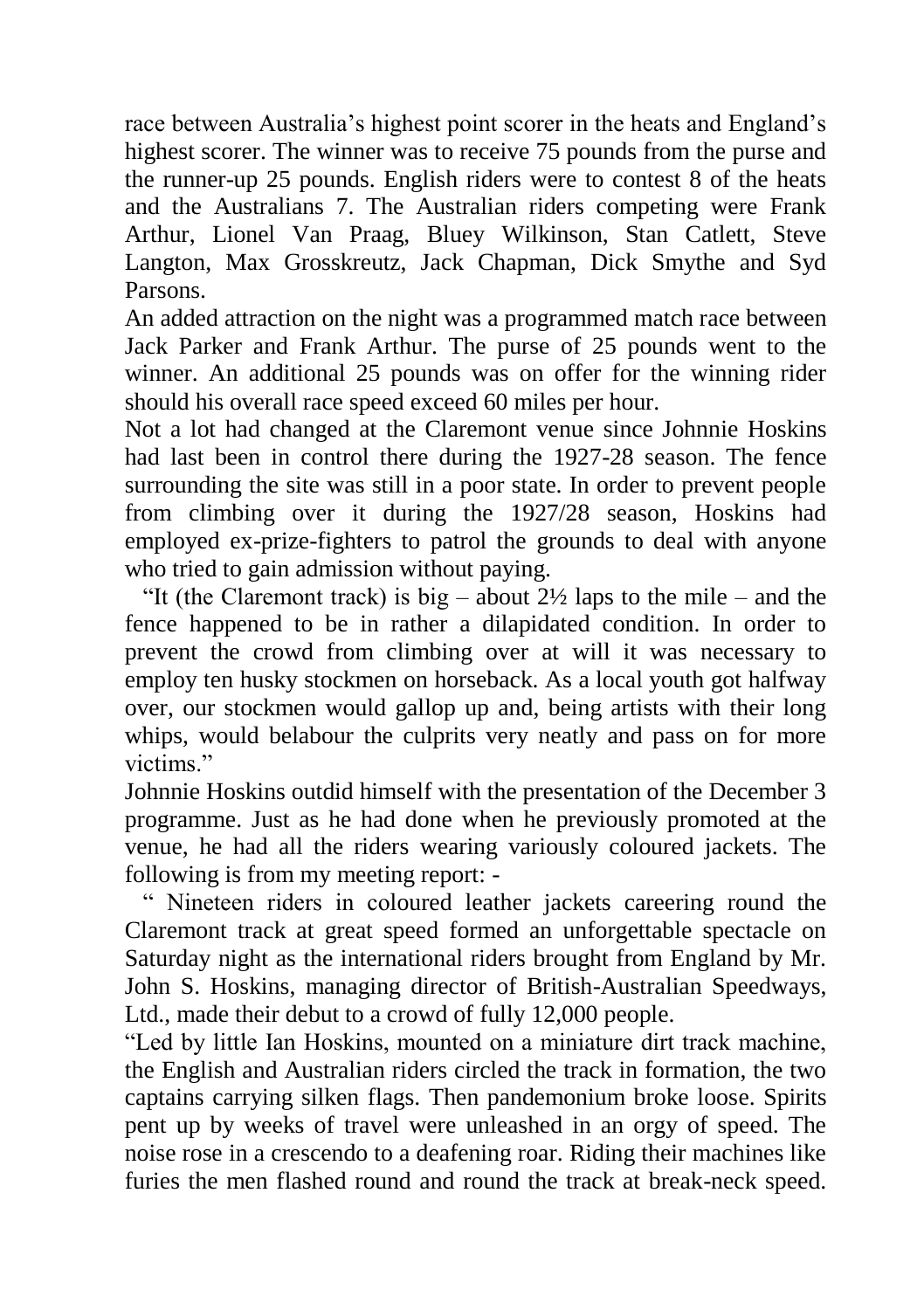Two pushers off caught with a stubborn machine in the path of the oncoming riders stood petrified as, whizzing past, the machines brushed their clothes. Un-dreamed of riding skill was shown in that mad stampede. It was a glimpse of the Valhalla of dirt track riders. The astounding spectacle suddenly ended. There was a breath-taking silence and then came a full-throated roar of appreciation from the crowd.

The size of the Claremont circuit proved to be a challenge for most of the English riders. They were more accustomed to riding on the smaller tracks in England. Englishman Harry Whitfield's Australian debut performance was outstanding. The fastest time registered during the first six qualifying heats was 75 seconds to the credit of local rider Syd Parsons who was aboard a Jack Chapman machine. Whitfield recorded 74.80 seconds in the seventh heat, the fastest time of the evening.

"The sheer artistry, skill and perfect understanding between the riders made dare-devil riding of the highest quality look actually easy. The crowd was breathless with suspense sometimes when the machines actually touched as they swept past on the turns, yet there was not the slightest suspicion of their getting out of control."

When the eight heats involving the English riders had been completed, Harry Whitfield and Bill Clibbett remained unbeaten on 9 points. Whitfield had needed to win his final heat to tie with Clibbett who had already completed his qualifying races. The format used meant the pair hadn't met during the heats. Jack Ormston recorded 8 points, having been defeated by Clibbett.

The tenth qualifying heat featured the clash of two Australian stars, Wilkinson and Grosskreutz. From my meeting report: -

"Some of the cleverest riding of the night was seen in the tenth heat. Wilkinson and Grosskreutz elbowed each other for a complete lap while travelling at a terrific speed. Finally Wilkinson flashed over the line a length ahead."

Grosskreutz was the Australian to progress to the final of the West Australian round of the World Championship. He finished on 8 points, having dropped his only point to Wilkinson in that dramatic heat 10 clash.

The final was programmed to be a race between the winner of the English rider section and the top scoring Australian rider. As Whitfield and Clibbett had each scored maximum points, both joined Grosskreutz for the final. The winner of the West Australian round would gain a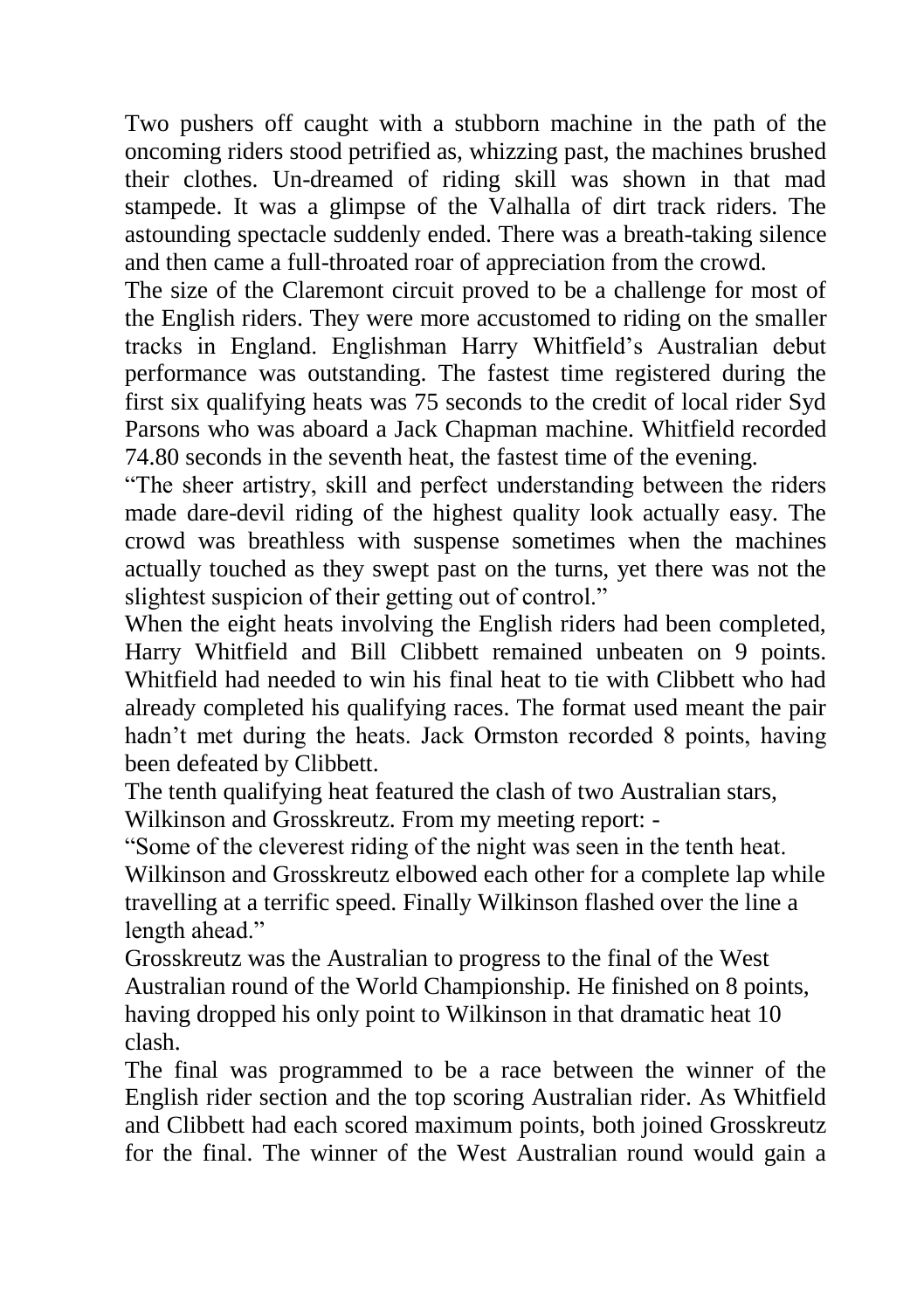place in the World Championship Final to be staged later in the season at Sydney.

"It provided almost the most exciting riding of the night, Whitfield and Grosskreutz fighting side by side until they passed 'fowlhouse' corner for the third time when the Australian skidded out and Whitfield, who rode straight into the turns in the manner of the late Sig Schlam, went ahead to win comfortably."

"Two of the world's most foremost dirt track exponents were seen in action when Jack Parker, the English captain, and Frank Arthur, captain of the Australian team, met in a special match race. Arthur had the inside running and for two laps he skimmed round the edge of the grass with the Englishman right on his back wheel. At 'fowlhouse' corner on the final lap Parker passed the Australian with a brilliant turn and, taking the lead, continued to win by a few yards in 50 secs. (56  $m.p.h.$ )."

Harry Whitfield 9, Bill Clibbett 9, Jack Ormston 8, George Greenwood 6, Norman Evans 5, Gordon Byers 3, Jack Parker 2, Phil Bishop 2, Wally Lloyd 2, Chun Moore 0. Max Grosskreutz 8, Bluey Wilkinson 7, Frank Arthur 5, Lionel Van Praag 5, Jack Chapman 4, Syd Parsons 3, Dick Smythe 3, Stan Catlett 1, Steve Langton 1.Whitfield, Clibbett, Grosskreutz. Time of 76.60 seconds.

One of the machines brought to Australia by Lionel Van Praag was creating a deal of interest. It was equipped with two spark plugs to the single cylinder. Van Praag was looking forward to testing it out on the larger Australian circuits. The machine was said to possess terrific acceleration, a feature not suited to the smaller English tracks.

What was to prove to be a long and arduous season for organizer Johnnie Hoskins was underway.

The riders spent the following week preparing their machines for the first of the international matches set down for decision at Claremont on Saturday, December 10. The Show Society had placed one of the large pavilions at the ground at the riders' disposal. Jack Parker made the following comment during the week, "We were rather afraid of these big tracks until we had our first ride, but we are now confident, and all the visitors will ride the track without buttoning once."

When the Australian team for the first international was announced, it became obvious that the Englishmen would have to perform to the best of their ability to defeat the home side. Frank Arthur, Australia's captain, would be partnered by South Australian Jack Chapman. Two of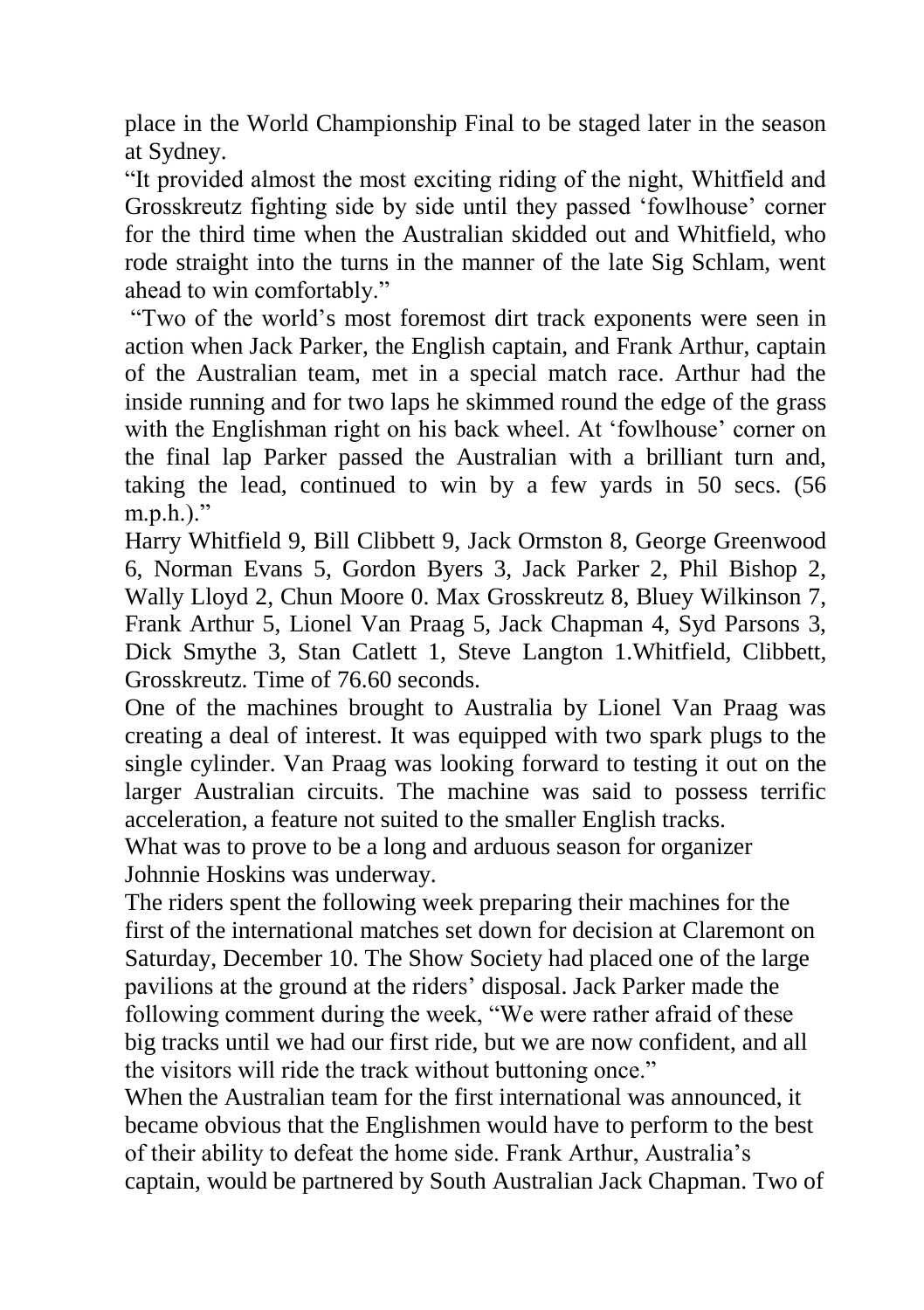the other Australian pairings were announced in the local press as follows: -

"Another strong Australian pair should be Lionel Van Praag and Max Grosskreutz. Van Praag will race his 'two-plug' machine, which should be exceptionally fast. The brilliant Dick Smythe is partnered with Bluey Wilkinson, and the partnership should be a good one for Australia." Dick Smythe announced he would be riding one of Van Praag's machines on the night. Australia's final pairing was Syd Parsons (once again to ride a Jack Chapman machine) and Stan Catlett. Charlie Datson and Steve Langton were named as reserves.

"Jack Parker, who will be using a higher gear for greater speed, has Phil Bishop as a partner….. One of the most famous team pairs of the past three seasons in England consists of George Greenwood and Harry Whitfield. Their understanding of each other's tactics is, according to Mr. J. Hoskins, uncanny, and this pair is looked upon as the one to be most feared on Saturday night.

"Jack Ormston, who captained the victorious Wembley team in England last year, and who rode so well on Saturday night, has been given as his team mate Gordon Byers ….. Bill Clibbett, the 6 foot 1 inch captain of the Plymouth team, who finished second in the championship final last week, has an excellent team mate in Norman Evans."

 Wally Lloyd and Chun Moore were named as the team's reserves. Moore, who was still suffering the after effects of a crash on the first night, did not ride in the match.

The first international of the series, conducted over 16 heats, was won by Australia 54-41. From the meeting report: -"Consistency, excellent co-operation, and skilful riding on the part of its three leading pairs, enabled the Australian team of dirt track riders to win the first of a series of five tests against the Englishmen at the Claremont Speedway on Saturday night."

The highest scorers on the night were Harry Whitfield and Frank Arthur, each scoring 11 points from their four rides. For Australia, the Max Grosskreutz/Lionel Van Praag pairing returned 17 of a possible 20 points, while the Frank Arthur/Jack Chapman duo scored 16. The star pairing for England was the Harry Whitfield/George Greenwood combination with 14 points.

F. Arthur 11, M. Grosskreutz 9+2, L. Van Praag 8+1, A. Wilkinson 7+2, R. Smythe 6, J. Chapman 5+2, S. Parsons 3+1, S. Catlett 2, C. Datson 2, S. Langton 1+1.H. Whitfield 11+1, G. Byers 8, W. Clibbett 7,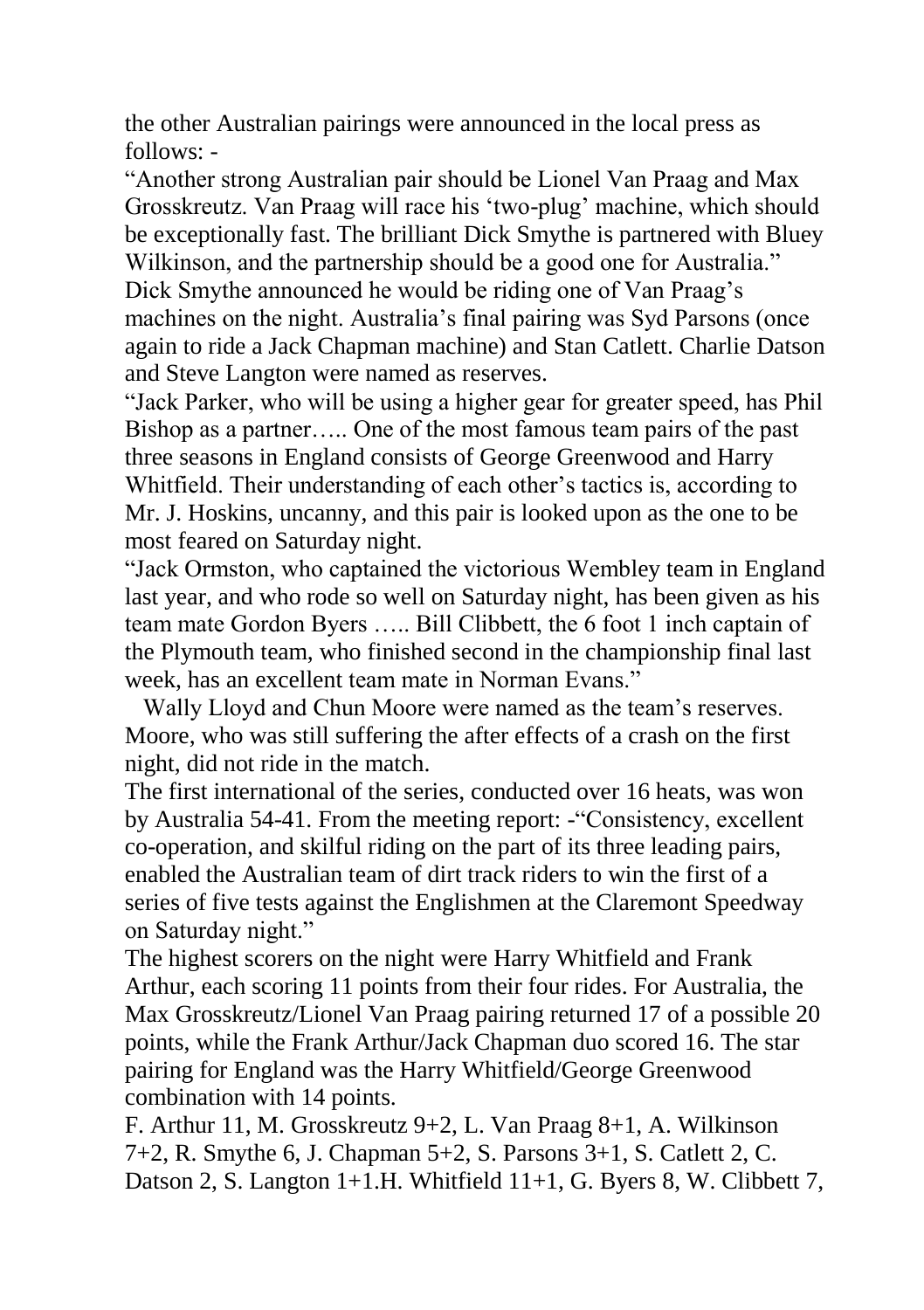J. Parker 6, P. Bishop 4+1, G. Greenwood 3, N. Evans 2+1, J. Ormston 0, W. Lloyd 0.

During his two appearances at Claremont, Harry Whitfield started on 8 occasions for 7 wins and a second placing. The second placing was to his team mate Greenwood in the International match. The following appeared in a Perth newspaper report on the second meeting: -"…he (Whitfield) is just finding his true form, for at the two meetings at Claremont he has distinguished himself. At the first meeting he won the championship, and on Saturday night he was England's outstanding rider; indeed, he rode with skill and determination equal to any display given on the track."

Cold weather on the second Saturday evening of their Claremont stay resulted in a very disappointing attendance for the tours' investors. Jack Parker commented, "... although we were not much out of pocket, we didn't make any money out of our stay at Perth."

The touring party sailed from Fremantle for Adelaide on Tuesday December 13 aboard the S.S. Oronsay.

## **Council Speedway**

**Graeme Frost** from Australia spotted this item in the Broadsider Magazine from way back in July 1948. It would be great if there was universal civic interest in the sport today.

There is a councillor in Kensington who wants to see speedway introduced as a school sport, believing it would be the means of keeping the youngsters out of trouble. Her idea is motor cycles for the bigger boys, bicycles for the others.

The councillor with the right idea is grey haired Mrs. Helen Newhouse, who believes that speedway is the only recreation thrilling enough to keep youngsters from law breaking. This is what Mrs. Newhouse told me.

"What's the use of telling young daredevils to be good? Give them something to work off their surplus energy. Most lads follow speedway, so I want the Council to provide tracks and even a couple of motor cycles. This would be cheaper than making good the wanton damage which idle hands often do. Of course, the boys would require proper supervision. I am sure speedway would be safer than playing on the roads."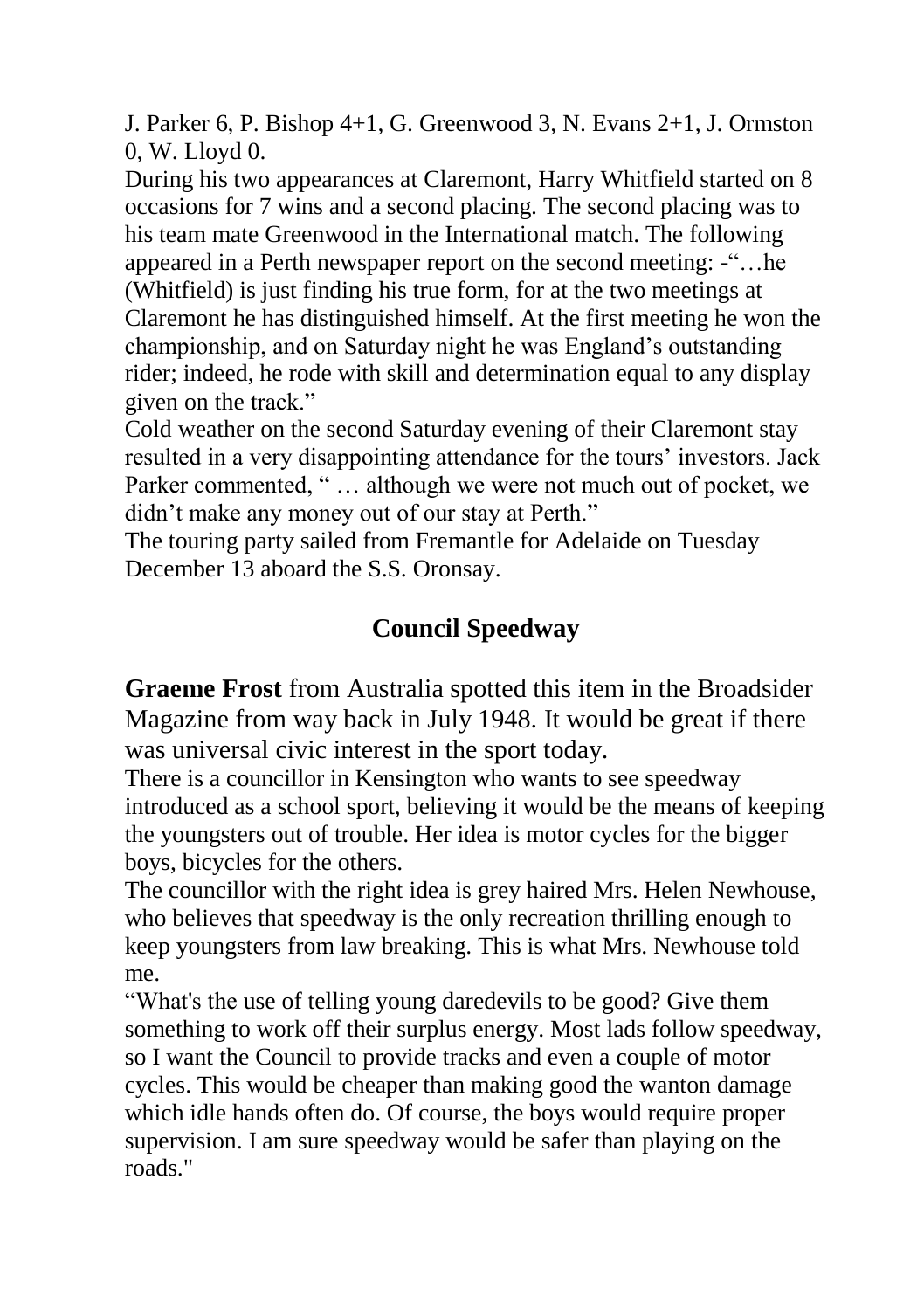Well, it's a brave idea. Let the smaller lads graduate on push bikes. Even the Mayor of Kensington thinks his lady councillor's brainwave a good one, but he's a wee bit doubtful about what the rest of the Council will think about it. (Tailpiece – nothing happened.)

### **Second Half Frustrations**

Have a look at the needs list and the same old note TSH2ndmen appears after the vast majority of meeting needs details. This indicates that I am looking for details of the times for the men who finished second in the three heats of the second half event where the heat winners and the fastest second placed rider progressed to the final. I am sure that most of these times were announced but so few spectators appear interested in recording them.

I often wonder who dreamed up this second half format but they gave completists who like to get all the meeting details recorded a massive headache.

Please do have a look at your programmes and the needs lists and send me any details you can that will help fill these gaps. **Jim Henry**

# **Why Rain It Off?**

**Keith Corns** has sent us a cracker of an article from the Liverpool v Edinburgh programme of 10/9.1951. Gordon Parkins wrote "Last Monday, for the first time in the history of post-war speedway at Liverpool, we were forced to cancel the racing. My sympathy to the many thousands of patrons who stood in the rain for three-quarters of an hour waiting for the gates to open, and whom we had to reluctantly turn away when it became apparent that the electricity services would not be restored in time for the meeting.

In the past we have fought many grim battles against the elements – rain, hail, cold and even snow. The worst that the weather man could provide has never stopped us opening the gates and it had been our boast that Liverpool was one of the very few tracks in the country that had not suffered a cancelled meeting since the war.

Last Monday, the track was in perfect condition, and although the rain was coming down heavily, it would not have prevented the start of the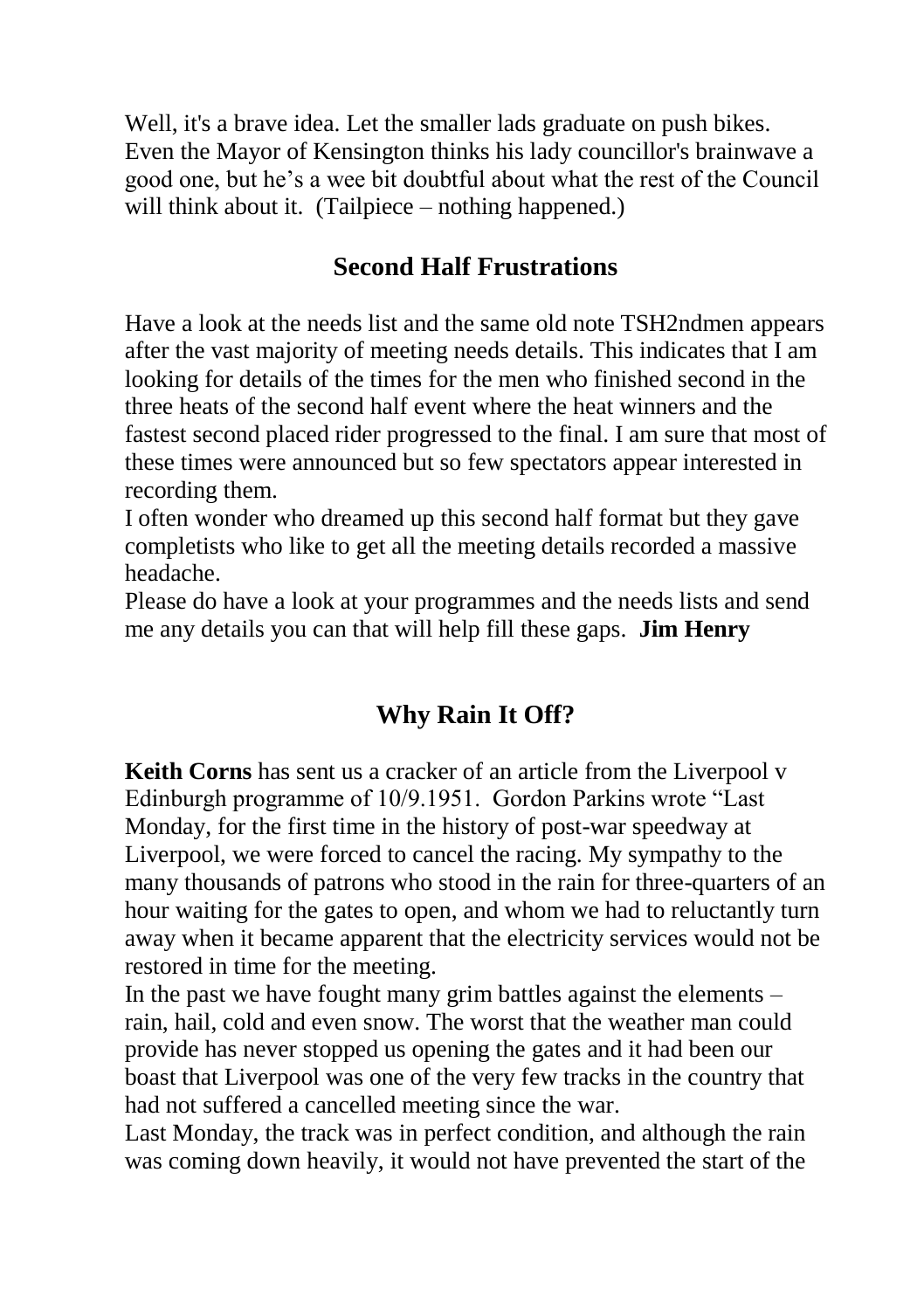match. But when the power station authorities informed us at 7.30pm that they could give no indication of when the power was likely to be restored, there was no alternative but cancel the meeting. You will appreciate that the with track lighting, loud-speaker system, starting gate and other controls all dependent on the electricity supply, it was just impossible to do otherwise. As it happened, perhaps it was for the best, the rains increased and by 8.30pm had become a torrential downpour, so the odds are that the match would have been washed out well before the final heat had been reached anyway

#### **How Speedway Began Droylsden the real story.**

**Nigel Bird** has sent in the following item re this pioneer venue. Much has been said about the first attempts to run Speedway in the UK and no doubt the arguments will continue to rage. The first meeting officially sanctioned by the ACU and given a permit for "Dirt track racing" (as speedway was then known) was the Camberley, Surrey event in May 1927. The Motorcycle press must have felt this meeting was of great importance as the reports and results merited several pages and a centre page spread in "The Motor Cycle" magazine. Little of what happened that day would be recognised as speedway by today's fans.The second event came a month later at Dodd's farm in Droylsden, Manchester on  $25<sup>th</sup>$  June 1927. As with Camberley, this event was given a permit by the ACU for dirt track racing and organised by the South Manchester Motorcycle club headed by club secretary and local motorcycle dealer Fred Fearnley along with Harrison Gill. It is often reported that this event took place on a 600yd horse trotting/harness racing track. Evidence I have uncovered from reports in the more obscure Manchester newspapers suggest otherwise.The track was according to the local press a horse training/exercise facility and as such was very narrow, so narrow that the organisers deemed it unsafe to start a race with the riders abreast. So they were flagged off the start line one by one at timed intervals. It is recorded that the bends were considered wide enough to allow passing. Unlike Camberley the racing was run in the usual anti- clockwise direction. Details of the track surface were not recorded; one can only assume the surface was softish to protect horses' feet but may have been rolled down hard? Little chance there was of any real broadsiding. It was said the club intended to widen the track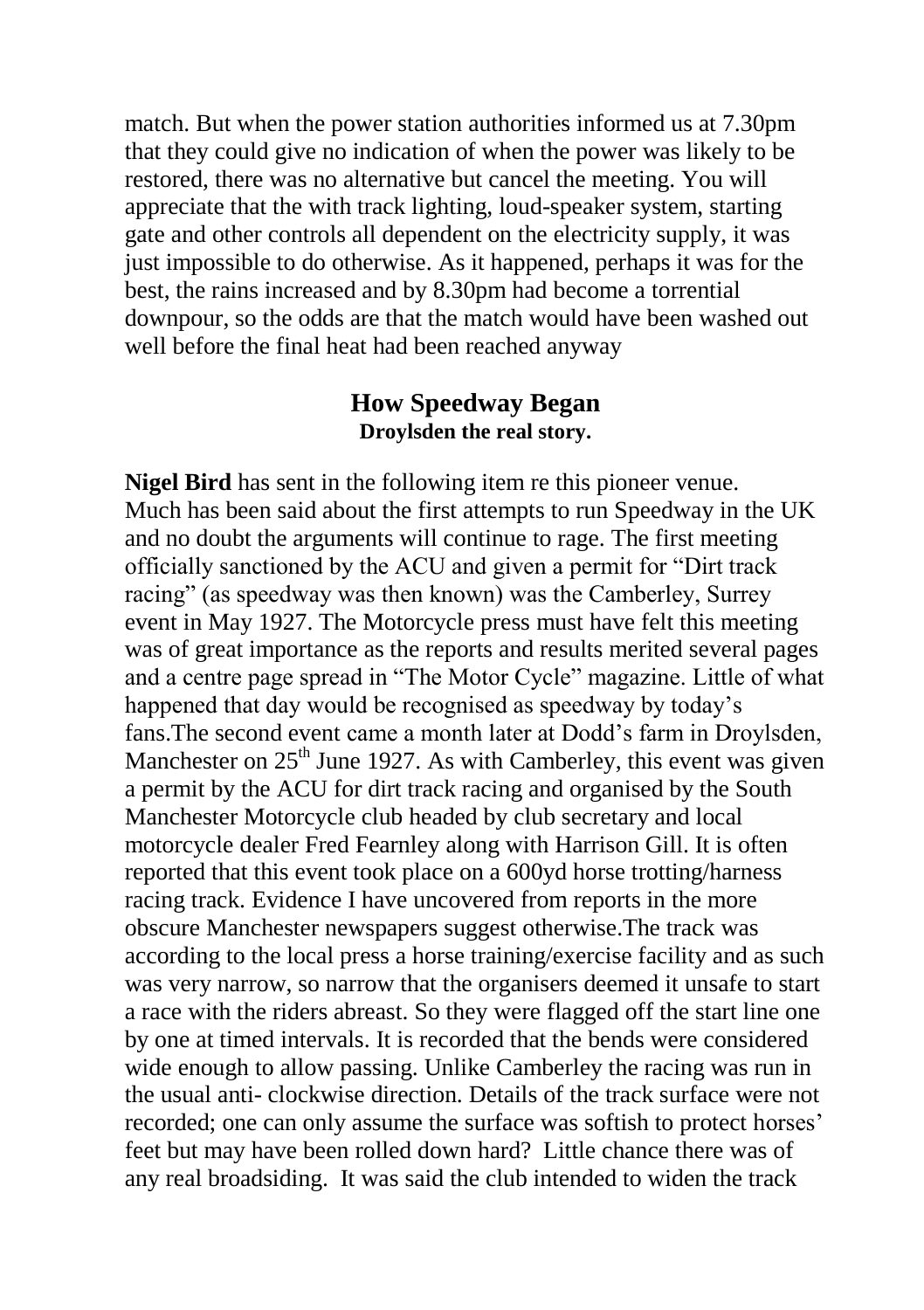for future events. When interviewed, Fearnley is reported to have said, "It was just an experiment as we have no experience in running this type of event". Again, little of what happened that day resembled modern speedway but the seeds of the sport were being sown. Fred Fearnley won the first race, while the winner of the expert's race was Charlie Pashley, later involved with midget car racing and Belle Vue speedway. Fred became good friends with legendary promoter Johnnie Hoskins who was managing the Salford Albion track in Manchester, Whether Fred was involved with the Salford track I have yet to ascertain.(Footnote) At Fred Fearnley's wedding Sept1928 the guests included Johnnie Hoskins and Aussie riders Charlie Datson and Ron Johnston. Ron Johnston was later to star for the Crystal Palace team. Fred Fearnley had a short lived speedway racing career and was later involved on the promotional side at West Ham.

#### **Dan de Lyon**

For various reasons I have held the belief that the nom de plume " Dan de Lyon" was that of Ezra Clarence Deakin. (Warrington). Now evidence given to me by Adrian Pavey suggests it was actually Frank Charles and a recently seen photo of Dan de Lyon at Audenshaw looks strikingly like Frank. Anyone expand on this?

### **Correction**

**R.Martin** from Cosby, Leicestershire advises that the 1956 National League Division One table should be amended to show points against at home should be 434 and the Belle Vue away record should read won 2, drew 0 and lost 10. Thanks for checking and we will advise of any corrections spotted.

### **Speedway in Russia Part 2**

**Alan Bates** has sent a bit more about the early days of speedway in Russia.

During 1960 speedway soon caught on among the public. Teams and leagues were organised, tracks built and coaches and mechanics trained. Thanks to the efforts of DOSAAF (Voluntary army and air force organisation), the first purpose built speedway track was built in Rivne (Ukraine). This was the start of the speedway boom.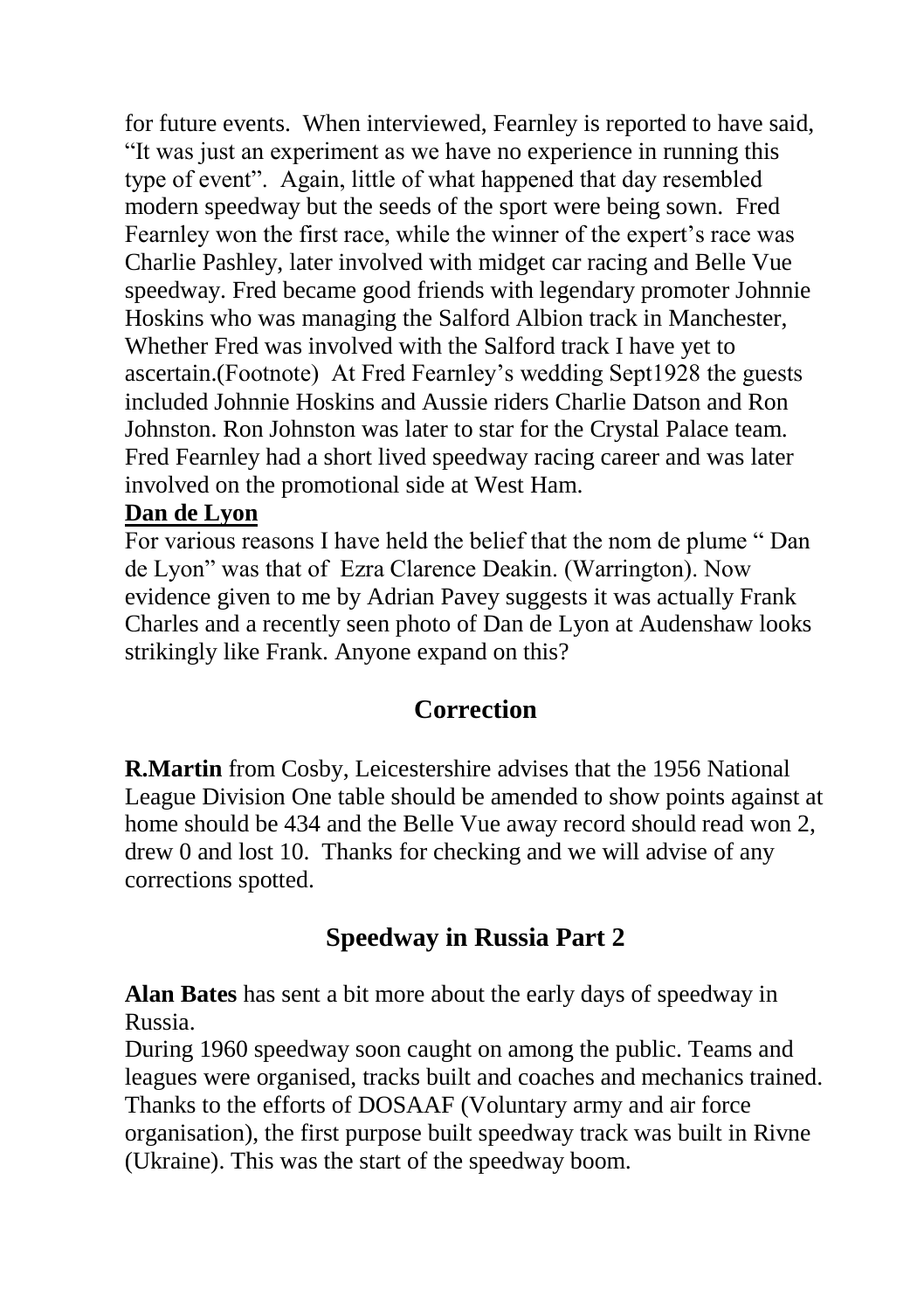The first international meetings were held in Rivne, Lviv, and Maykop. Soviet riders travelled to Czechoslovakia for a series of friendly matches raced before packed houses. Some 145,000 attended the first meeting at the Strahov Stadium in Prague, where the USSR team finished runners up and they followed this by winning at Slany and Ceske Budejovicki.

Igor Plechanov was again able to show that he was the top rider in the country by convincingly winning the USSR championship. In addition he became the first soviet rider to win an international competition (in Rivne) on  $4<sup>th</sup>$  and  $5<sup>th</sup>$  July 1960.

That year USSR had five Test Matches away against Poland and lost all of them. The closest reverse was a 38 – 39 defeat at Gorzow. Igor Plechanov was by far the most successful rider with scores of 13, 11, 17, 13 and 14 to total 68 points, well ahead of Leonid Drobjjasko and Boris Samorodov who managed 37.

In a four tem tournament in Prague, Russia were second behind Sweden with Plechanov the highest scorer of the meeting.

Igor Plechanov became the first soviet rider to qualify for a World Final and he scored 4 points in the event at Malmo, Sweden in 1961. Igor completed 1961 by retaining his USSR championship.

# **It All Began on The Wall of Death**

Older readers will remember the name Raymond Glendinning. Some may even recall he was a great sports commentator on early television and radio. Andrew Dakers Ltd of London published Raymond Glendinning's Book of Sport for Boys annually for many years and this is a story from what we think is the 1955 annual attributed to **Ronnie Moore**. We hope you find this interesting.

In September 1944 I sat on a motorbike. The saddle was hard. Just sitting on that machine was even harder. I was just twelve years old and Dad was riding the Wall of Death with me as his pillion passenger. In 1954 I sat on a motorbike. The saddle was still hard. Staying on the machine was even harder than the first venture of mine on the Wall of Death out in Australia. For on this particular occasion I was on the way to winning the speedway championship of the world.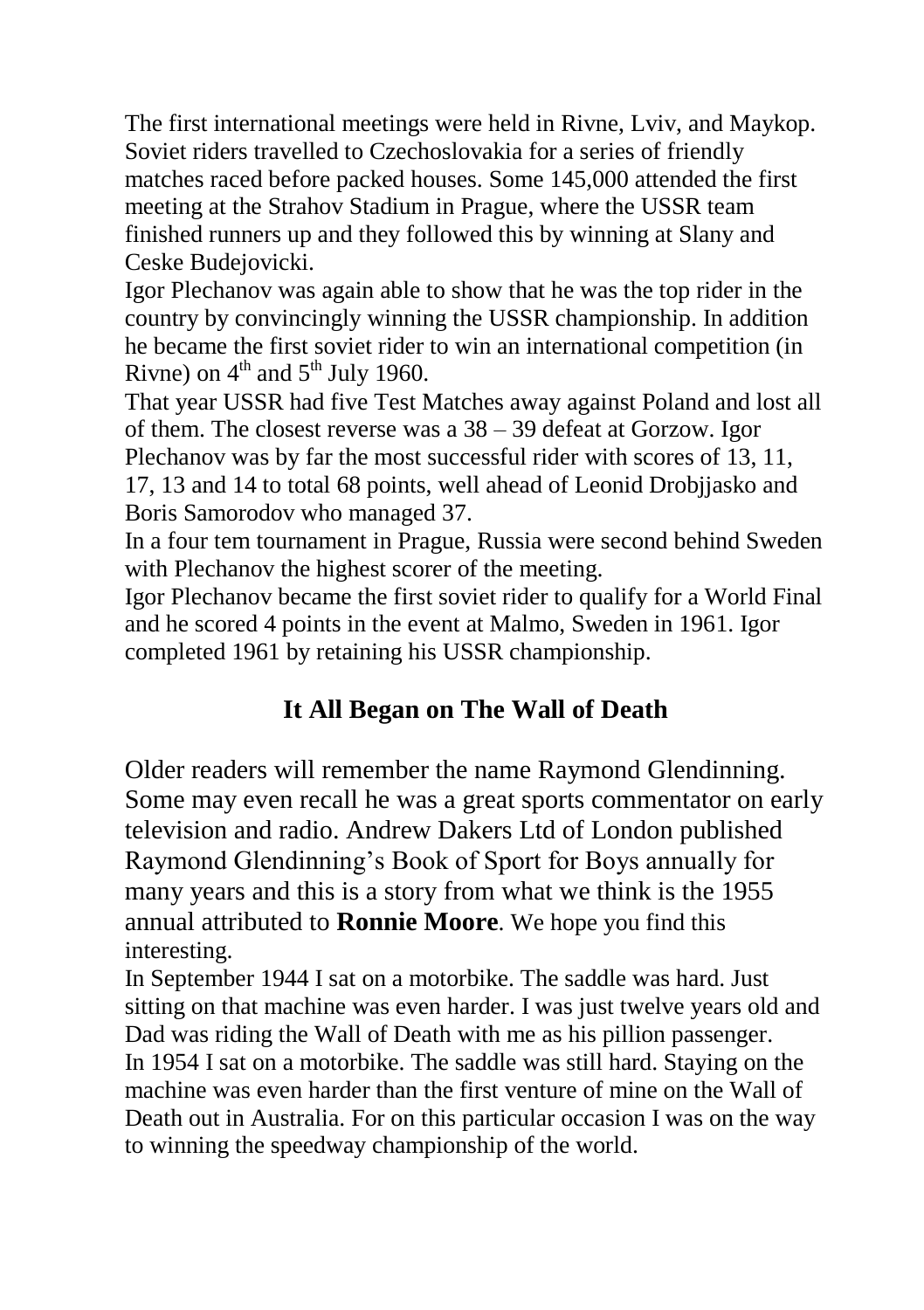A lot had happened in those yen years. I'd been to many countries, raced on many strange tracks, earned a lot of money and managed to win an equal amount of fame.

Yet, as I raced away on that September 1954 night at Wembley, in Heat 6 of the World Championship, it seemed more like yesterday than ten years ago, that I performed on the Wall.

I don't really know how I came to get into this part of the show business. Dad always had a leaning to do something new. I ex[ect that's why he taught me to drive when I was only seven!

That's no line. We were crossing the desert in Australia at the time. Don't ask me why. When you're seven years of age you don't ask suck questions. You keep your eyes wide open in wide-eyed wonder and take every new town as it comes.

Dad stopped the lorry so we could have some food. I stayed in the cabin and soon as everyone was out switched on the motor again. Then I pulled the first knob I could find, and, as luck would have it it was the starter. That wouldn't have mattered too much, if the lorry hadn't been left in gear.

As I yanked the starter it seemed to jump four feet forward. I was thrown out of the door. Dad jumped farther than a kangaroo and just got clear as the lorry "jumped."

They picked me up and I looked a certainty for the good hiding to end all good hidings. I never got it. Dad said "Reckon it's time we taught him to drive, It'll be far safer if he knows what he's doing. Never tried to teach a kid of seven before."

Without even waiting to brush down the desert dust, to press down an egg-sized bump on my head – collected on my hurried descent from the lorry – or bathe the scratched arm I'd collected at the same time, he shoved me back in the cabin.

"Press that" he said, pointing to one of the pedals on the floor. I did. Dad shoved the lorry into gear, and off we went. The next half hour would have been interesting if I'd known what I was doing, or could have seen where I was going, or could have seen where I was going. "Press this...Press that...Press this...Press that." Dad gave the instructions and I, on myu hands and knees under the dashboard, did what I was told. That was the only way I could reach the foot controls. I never was a giant, and about that time I looked more like a midget that a miniature pygmy!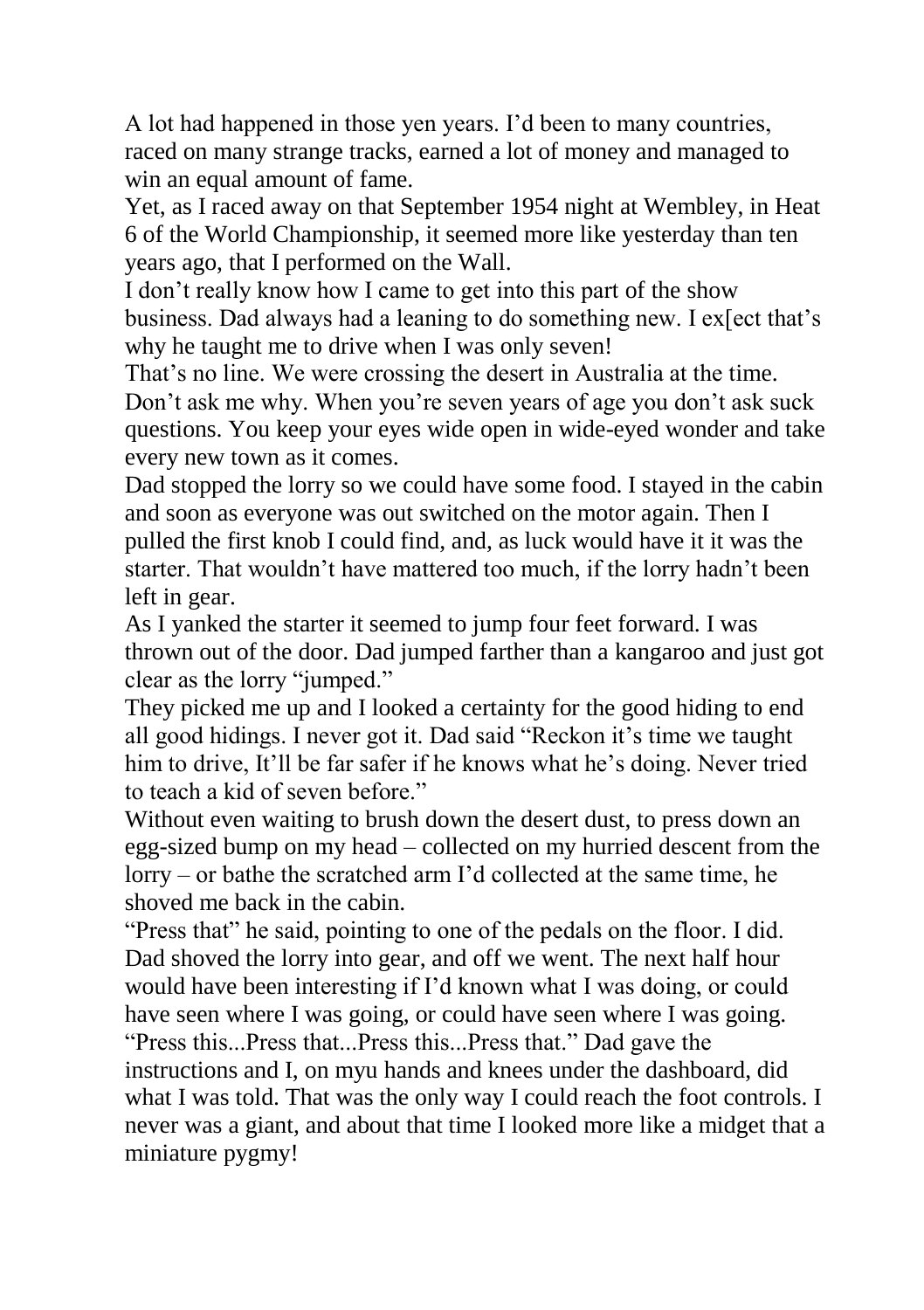We bounced around over the desert and by the time we had finished my knees were sore; and I felt sick from the fumes of the engine. It taught me a bigger lesson than any walloping. I never monkeyed with things I didn't understand after that.

Actually there was never any need. Dad was something of a jack-of-alltrades. If I wanted to know anything or do anything within reason, I had only to ask. Then he'd show me.

He kept on with the driving lessons. But I was promoted to the driving seat to steer, while Dad worked the foot controls. On a desert track it didn't matter much which side of the road you wanted to drive. The desert is a wide place.

One day, about a year later, the lorry broke down in the middle of nowhere. We were about fifty miles from the nearest town. Dad got an old motorbike from the back of the lorry, we left Mum and my sister Val in the truck, and hared off to the nearest garage.

That was the first time I'd ridden pillion. For five minutes it frightened the life out of me. Then I did the same thing to Dad by tapping him on the shoulder and asking if he couldn't go any faster. We were doing eighty miles an hour at the time!

After the pillion riding it was natural that I should learn to ride the bike properly. After all, it could be many years before I could reach the foot controls in the lorry, but the bike only had to be slightly modified. By the time I was nine I was more at home on a bike than a cowboy on a horse. Naturally I couldn't ride in the towns; but in the wide open spaces between the settlements there was nothing to stop me having fun. After Australia we tried New Zealand. Dad had ago at gold-mining, then we met up with a mad motor-cyclist who was acting as barker for a rival side-show. It was Trevor Redmond, who now rides for Wembley. Everything our barker shouted to attract the crowd, Trevor went one better. Dad was going to do a diving act showing how divers salvage stuff from wrecked ships, so Trevor yells that his diver is not only going to do the salvage act – he's going to wreck the ship!

Dad would bring up lead bars from the wreck: so Trevor's bloke will bring up gold bars!

Dad will go down without a suit: so Trevor's bloke will go down with one and take it off on the bottom of the tank!

The crowd had a wonderful time, listening to the two of them, and finished up by drifting away highly amused, of course, convinced that both of them were the biggest story-tellers under the sun.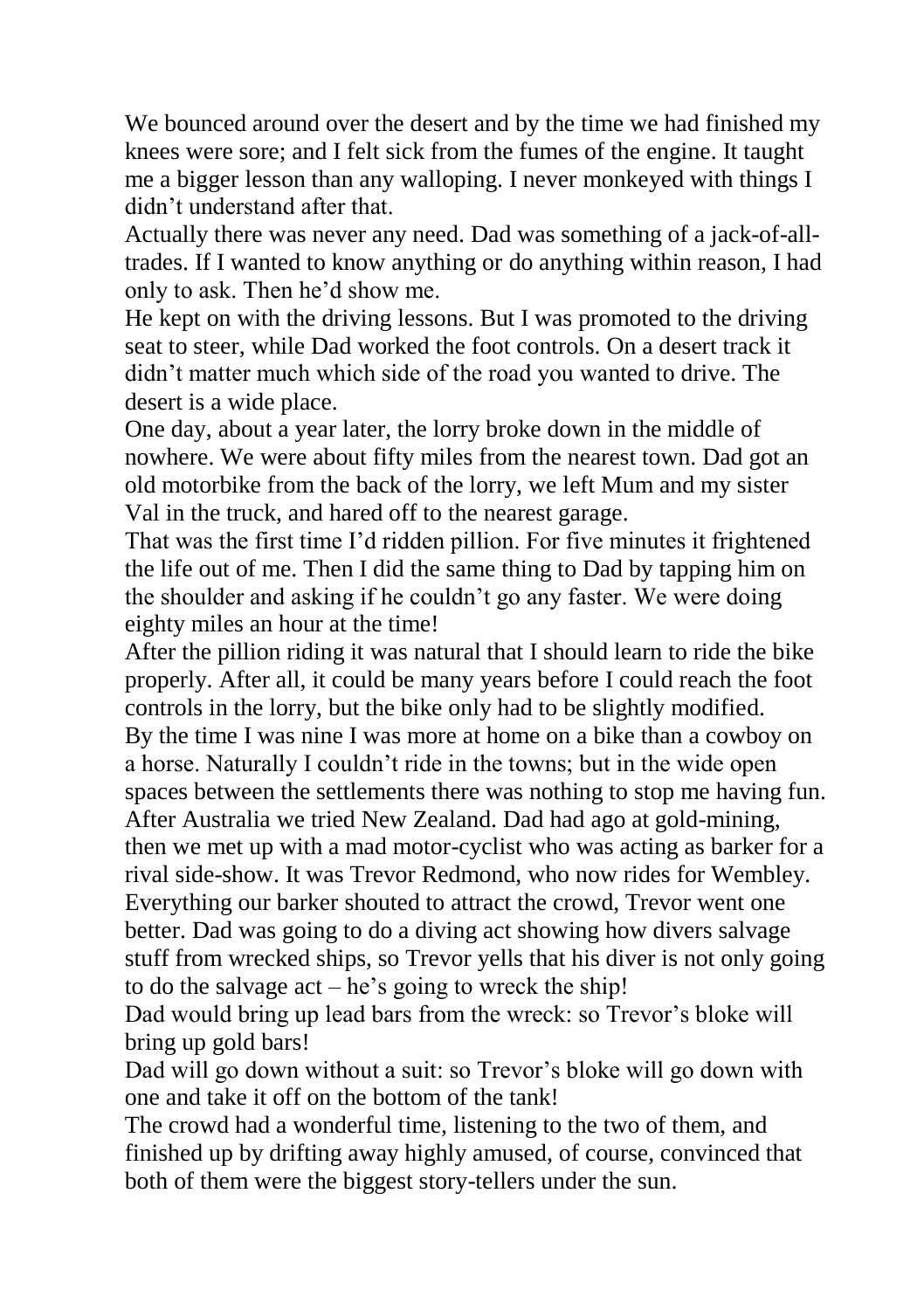A couple of days later Trev and Dad tied up together. It seemed the simplest thing. Trev had the gift of the gab. "There's money in goldmining" he said one day, and talked us into taking the diving gear along to a swiftly-flowing river. Now we knew there was gold on the river bed, but no diver could ever hope to battle against the current: except **Trev.** 

He'd never dived in his life but that didn't stop him. On went the suit and he insisted on going down. Dad showed him some of the tricks of the trade but Trev got things slightly mixed up.

As the water started to close over his helmet he suddenly flooded the suit with air. We'd tied to a strong rope around him because of the current. Just as well we did.

Trev popped to the surface in his blown-out suit and floated there, at the end of the rope, for nearly quarter of an hour while we struggled to get him out. In the end we managed to tie the rope's end to the back of our car and hauled him out that way. It ruined the suit but it didn't stop **Trev.** 

"I've got an idea for making a lot of money" was his first remark when he could breathe properly again.....

His idea was to cash in on the motorcycling craze. Trev knew where he could get a rough track and stage speedway racing.

And that's how speedway started for me. We got a track and we staged racing. Real ride-and-hope stuff it was. You'd keep the throttle wide open and hoped you'd spot the bumps and holes in the track before you hit them and took a dive. We didn't make much money but we did have a lot of fun.

The fun, in my case, finally landed me up in Christchurch....when Norman Parker, who was then captain of England, came to ride. Maybe it was my size – or lack of it – that tickled him. Maybe he really thought I was going to make a top rider. I don't know. All I know is I was going at my rides like a bull at a gate, and not doing a great deal. Then Norman gave me a few hints and racing seemed to get much easier. "What about bringing back to England?" Norman said to Dad one day. "I'll fix him up at Wimbledon."

I was sixteen at the time. I'd heard about England, never dreamed I would get the chance to visit it – especially as a speedway rider. I must have held my breath for a couple of seconds. It seemed more like a couple of weeks until I heard Dad say, "We'll talk it over with his Mother". For an awful eternity I thought he'd turn the offer down flat.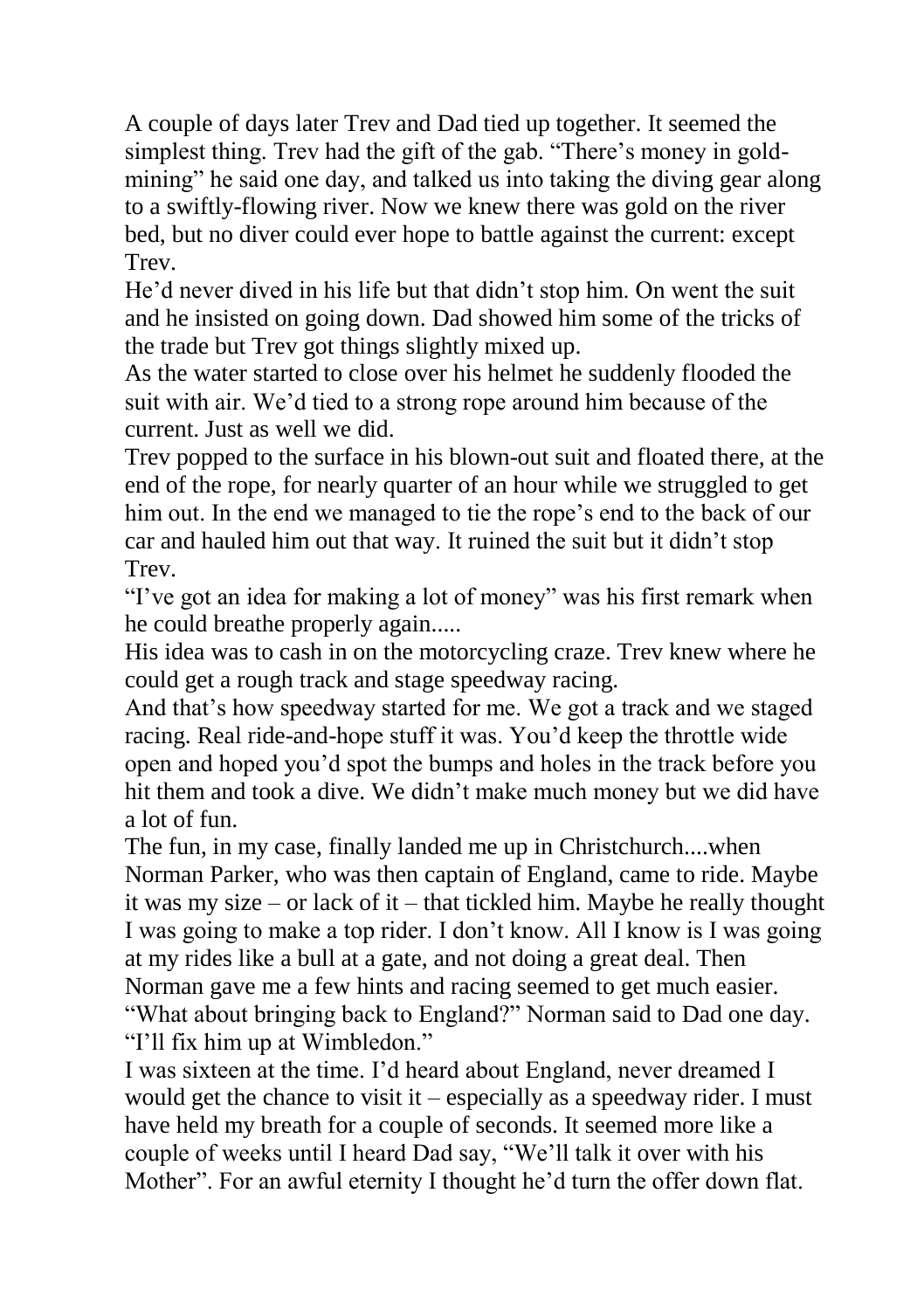I arrived in England just after my seventeenth birthday. It was cold, it was raining and London looked a dingy place to me. Like many others before me, I'd taken the first boat back if I'd had a return ticket. Lucky for me I didn't.

In England everything I did seemed to go right. I took a lot of risks in that first season, and I got away with most of them. Inside a couple of months' riding I was not only acclimatised to the new style of racing but also to the hectic new style of life.

The racing was different from any I had known before. You didn't push the throttle to the stop, you played with it on the bends to get the maximum amount of drive out of the turn and the minimum of drift while making it.

The life was totally different. I'd been used to plenty of travelling. But in England all the trips were "short hops" on roads that demanded concentration of a top order from start to stop. And there were so many of these trips.

I was lucky enough to be considered a draw, so I got plenty of bookings. There seemed hardly a night when I wasn't rushing back home from one track or another.

That's how the years went by. I rode in Europe, South Africa, and back home in New Zealand between racing here.

I picked up other hobbies, the top two among which were – and still are – car racing and model aircraft building. But the biggest thing I picked up was determination to win the World Championship.

Not until last year did I make that come true. I won it because I had that little bit of luck on the night – and because I never thought I had a chance.

A couple of months before the final was due I went on the Continent and broke a leg. It was not a bad break, but a broken leg for a speedway rider is not exactly the best kind of preparation for winning a championship!

Thanks to excellent medical care I managed to get fit for my preliminary rounds, and scored enough points to take me to the final. My leg was still strapped up, even though I was riding. It had to be, for it wasn't strong enough to support the train. That is what convinced me that I stood little chance of winning the title that year.

For the first time I went to sleep before the World Final Night and didn't wake up during the night. I won my first race. And then came one of the toughest races of my career – against Jack Young (twice World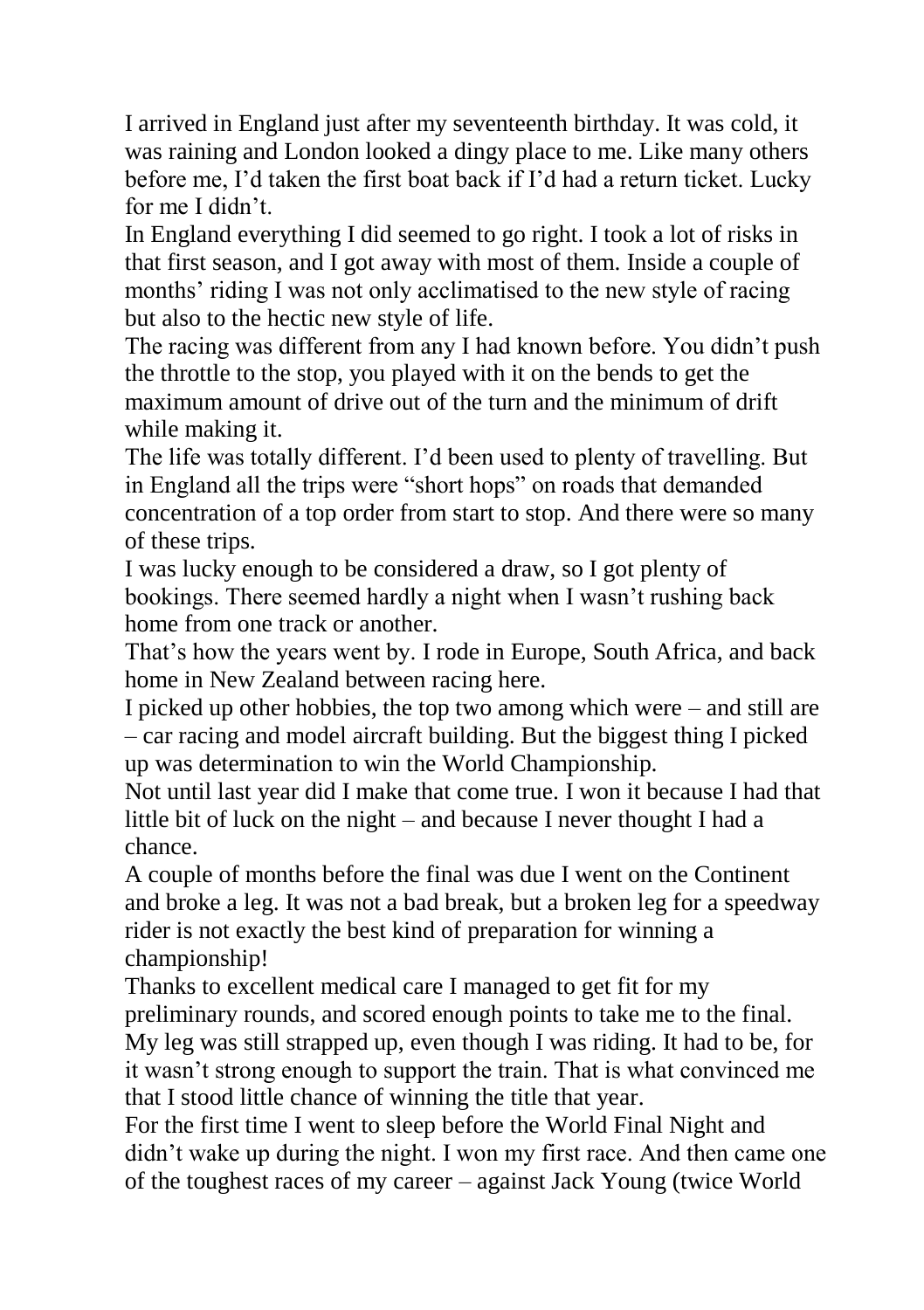Champion) and Brian Crutcher (strongly fancied to win). Just for good measure we had Aub Lawson along with us, and he's one of the cleverest boys in the game.

Suddenly I realised that if I could win that race I stood the best chance of taking the title that I had ever had. I gated ahead of the others, swung the bike into the mad, first bend scramble and came around still in the lead. Behind me I could hear the roaring and whining as the others fought to get on terms. And that was the time when I suddenly remembered the Wall of Death... and how hard I'd found it to balance of the pillion of the machine.

A world title virtually within my grasp; the two biggest dangers to my ambition safely lodged behind me ... and I have to start thinking of Walls of Death!

I thought as I rode, and fortunately it did not slow my reactions or my progress. Crutcher couldn't quite get level with me because he was busy fighting off jack Young's challenge. Young was no danger to me while Crutcher was in front. And that's the way we finished.

As it happens, after that the meeting went exactly as I thought it might. It was my night: I guessed right every time I had to make a decision. I've never "gated" better: and once I got away I had a machine beneath me which was more than equal of any others on the track – for which my thanks to our chief mechanic at Wimbledon, Bert Dixon.

Five races, five wins. Then the cheque for £5000. Plus nearly another £100 prize money, Plus a magnificent silver cup.

And on top of it all, the greatest sound in the world. The packed Wembley Stadium roaring it's salute to the World Champion. There's no sound in the world quite like it.

Especially when you are the Champ.

### **Web Wonders**

The web continues to grow and Jim is still plodding on with 1964 helped in no small way by **Keith Corns** who has drawn from his archive of programmes and magazines. Keith has also given Liverpool files a good checking over and these, and associated files have been revised to remove minor errors.

**Bob Ozanne** continues to work away on the pre-war material while **Brian Collins** and **Ian Presslie** have added to the information to hand.